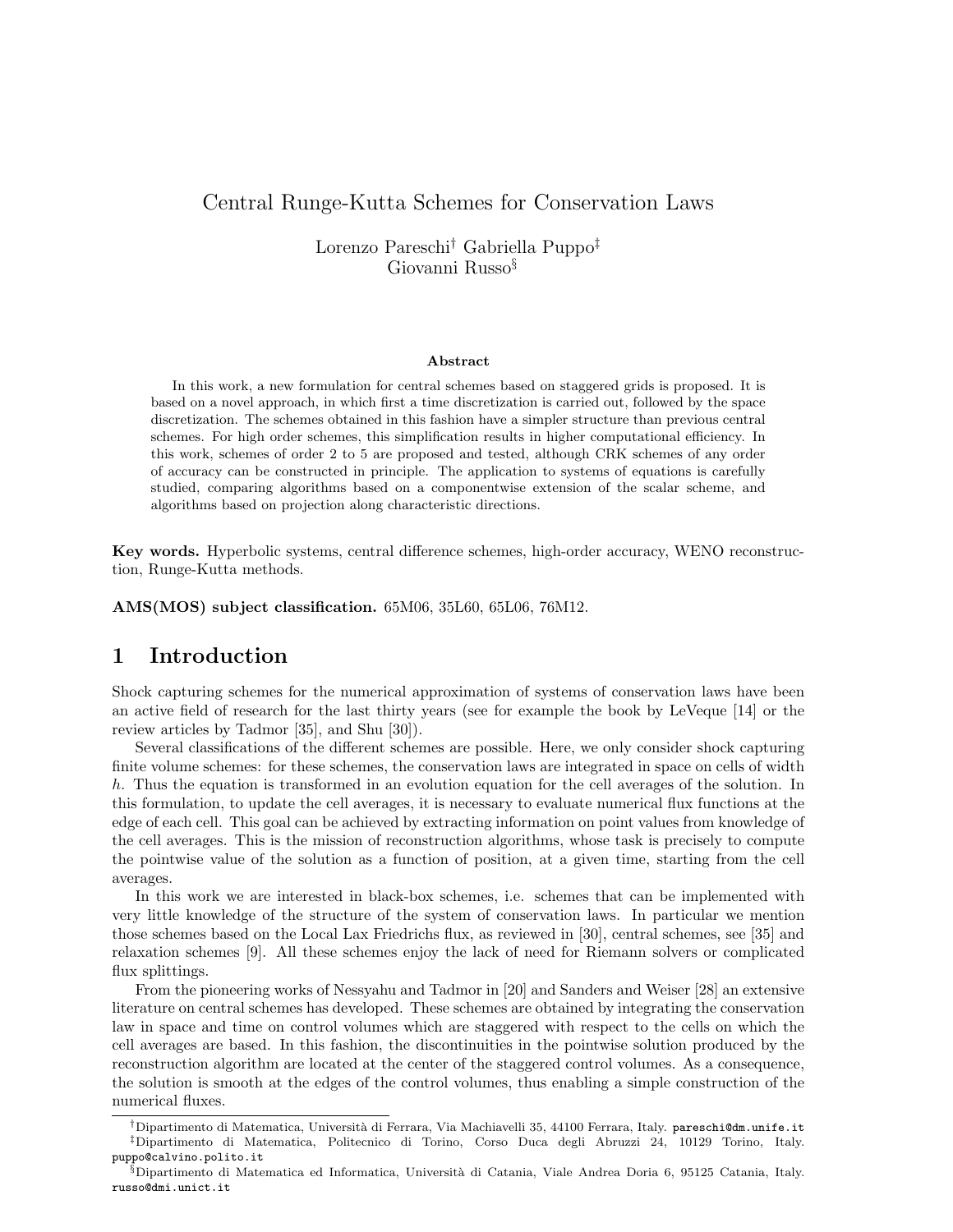Thanks to the appeal of the simplicity of this approach, the originally second order central staggered scheme has been extended to higher order schemes (up to order 8, as far as our knowledge goes), see [4], [15], [26], and to multidimensional computations on structured [1], [8], [17], and unstructured [2] grids. The success of central schemes based on staggered grids has prompted applications in several areas, such as semiconductor modeling [25], kinetic models [21], extended thermodynamics [19], [21], Hamilton-Jacobi equations [18]. See also [27] and references therein.

High order central schemes can be constructed by performing a reconstruction of the field from cell averages, and using this reconstruction for computing the staggered cell average, the pointwise value of the function from cell averages, and the space derivative of the flux function. High order reconstructions can be obtained using ENO [4] or WENO [15] technique applied to central schemes. The computation of the integral of the flux on the border of the cell is obtained by using a suitable quadrature formula, and the value of the field at the nodes of the quadrature formula are obtained by using a Runge-Kutta method with Natural Continuous Extension [37].

Although non staggered WENO finite volume and staggered central WENO schemes seem quite different, there are in fact some similarities between them. Both approaches, for example, do not require the solution of the (exact or approximate) Riemann problem (if a suitable numerical flux function, such as Local Lax-Friedrichs is used in the WENO scheme). In [10], a semidiscrete second order finite volume scheme is derived, starting from a discrete central scheme. This derivation shows the similarity of the two approaches.

Another common feature is that both approaches would benefit from the use of characteristic variables in the reconstruction. An interesting comparison between them is performed in [26].

In this work, we present a new family of high order central schemes, based on staggered grids. The new Central Runge Kutta (or CRK) schemes are obtained starting from the equation for the evolution of cell averages on staggered cells. This is discretized in time by a special and novel use of of Runge-Kutta methods, in which the stage values are computed pointwise at the edge of the cell, and the final value for the staggered cell average is computed by a conservative scheme. The result is a new formulation which simplifies the structure of traditional central schemes based on staggered grids. Some known central schemes, such as the Nessyahu Tadmor scheme, can be written in the CRK formulation. For schemes of order higher than 3, however, CRK schemes are more efficient than older central schemes, because they require a smaller number of function evaluations per time step. This improvement is due to the fact that in the CRK formulation it is not necessary to use a quadrature rule in time for the fluxes, which in turn implied the evaluation of Natural Continuous Extension.

We construct second and third order CRK schemes. Moreover, using a piecewise parabolic WENO reconstruction we provide fourth and even fifth order schemes (negative weights are properly treated, as in [29]). In principle, schemes of any order of accuracy can be constructed.

This paper is organized as follows. §2 opens with a review of the main structure of central schemes. This section also contains the construction of CRK schemes. The section ends with a study of the linear stability properties of CRK schemes.

We present numerical results for the scalar case in §3. Here we show accuracy results for 1D and 2D test problems; a 2D test with shock interactions is also shown to illustrate the non oscillatory properties of CRK schemes.

We describe the implementation of CRK schemes in the case of systems of equations in §4. We show results on a few typical test problems, in 1D and 2D tests. Finally, we compare the behavior of componentwise application of the scalar scheme versus a more accurate (but costly) implementation of the scheme along the direction of characteristic variables. The idea of applying characteristic projection to central schemes [26] is quite effective in some applications, but it is quite foreign to the central schemes philosophy, because it damages the black box structure of these schemes. However, it is interesting to see that, once more information on the structure of the system of equations is available, the numerical solution provided by central schemes can be improved, especially near discontinuities of the solution, making these schemes competitive with flux splitting schemes, which are more tailored to the particular system under consideration. Moreover, the additional cost of the computation along characteristic variables can be drastically reduced, provided an adaptive strategy is considered, as in [24].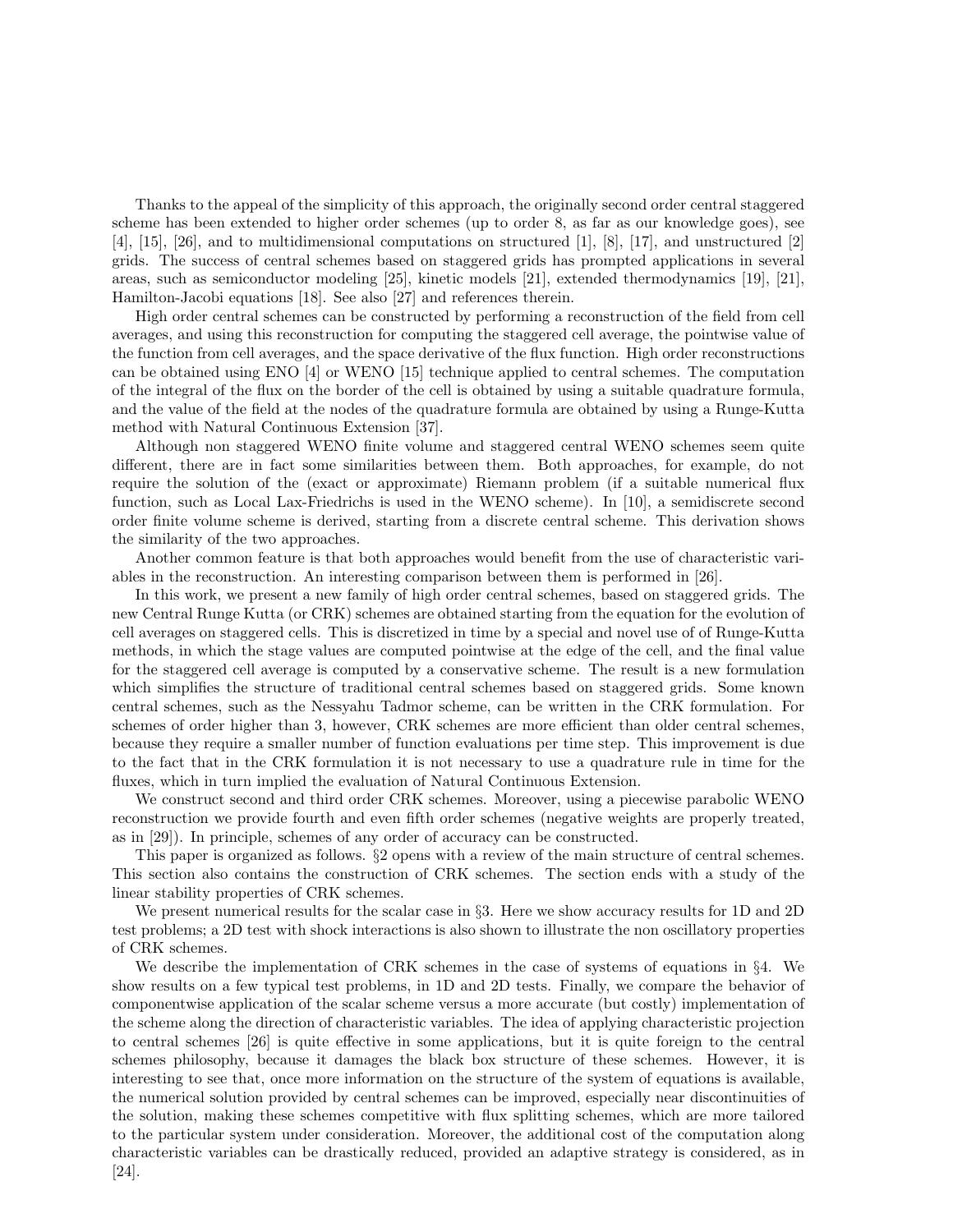# 2 Description of CRK schemes

We consider the system of equations

$$
u_t + f_x(u) = 0,\t\t(2.1)
$$

with  $u \in R^m$ ,  $f: R^m \to R^m$  continuously differentiable. We suppose that the Jacobian of  $f, A(u)$  $f'(u)$  has real eigenvalues and a complete set of eigenvectors.

Let  $\Delta t$  and h be the mesh widths in time and space, with  $\lambda = \Delta t/h$ . Let  $I_j = [x_j - \frac{h}{2}, x_j + \frac{h}{2}]$  be the interval of width h centered around the grid point  $x_j$ .

Introduce the cell average of u over the interval  $I_j = [x_j - \frac{h}{2}, x_j + \frac{h}{2}]$  at time  $t^n$ :

$$
\bar{u}_j^n = \frac{1}{h} \int_{x_j - h/2}^{x_j + h/2} u(x, t^n) dx.
$$
\n(2.2)

Integrating the conservation law  $(2.1)$  on  $I_i$  and dividing by h, one finds:

$$
\frac{d\bar{u}}{dt}\bigg|_{j} = -\frac{1}{h} \left[ f(u(x_{j+1/2}, t)) - f(u(x_{j-1/2}, t)) \right].
$$
\n(2.3)

This equation is exact and it gives the evolution in time of the cell averages. Finite volume schemes are based on the discretization of  $(2.3)$ . These schemes approximate the flux appearing in  $(2.3)$  by a numerical flux function which depends on the cell averages. The final system of ordinary differential equations for  $\bar{u}(t)$  is then discretized in time, providing the cell averages  $\{\bar{u}^{n+1}\}$ , at time  $t^{n+1}$ , starting from the old cell averages  $\{\bar{u}^n\}$  at time  $t^n$ .

A key point in both upwind and central schemes is the reconstruction step. ¿From the cell averages  $\{\bar{u}^n\}$ , it is necessary to reconstruct the initial data  $u^n(x)$ . This information is needed to evaluate the right hand side of (2.3). Typically, starting from  $\{\bar{u}^n\}$ , one computes a piecewise polynomial function of the form:

$$
u^{n}(x) = R(x; \{\bar{u}^{n}\}) = \sum_{j} P_{j}^{d}(x)\chi_{I_{j}}(x).
$$
\n(2.4)

where  $P_j^d(x)$  is a polynomial of degree d, and  $\chi_{I_j}$  is the characteristic function of interval  $I_j$ .

For the scheme to be conservative, it is necessary that  $u^{n}(x)$  interpolates the data  $\{\bar{u}^{n}\}\$  in the sense of cell averages. The reconstruction in general will be discontinuous at the end points of the interval  $I_i$ . In general, to increase the accuracy of the scheme, it is necessary to increase the degree of the interpolating polynomial. However, with WENO approach [7], it is possible to obtain high order accurate schemes with relatively low degree interpolating polynomials. The main difficulty in the design of reconstruction algorithms is that the reconstructed function  $u<sup>n</sup>(x)$  must be non-oscillatory, in order to prevent the onset of spurious oscillations. A survey of several reconstruction algorithms can be found in [30].

In central schemes based on staggered grids, the conservation law is integrated on the staggered control volume:  $V_{j+1/2}^n = [x_j, x_{j+1}] \times [t^n, t^n + \Delta t]$ . Integrating (2.1) in space and time on  $V_{j+1/2}^n$  and dividing by  $h$ , one finds:

$$
\bar{u}_{j+1/2}^{n+1} = \bar{u}_{j+1/2}^n - \frac{1}{h} \int_0^{\Delta t} \left[ f(u(x_{j+1}, t^n + \tau)) - f(u(x_j, t^n + \tau)) \right]. \tag{2.5}
$$

The first term on the RHS  $\bar{u}_{j+1/2}^n$  is approximated by integrating the reconstruction exactly on  $[x_j, x_{j+1}]:$  $\int x_{j+1}$  $\int x_{j+1}$ 

$$
\bar{u}_{j+1/2}^n = \frac{1}{h} \int_{x_j}^{x_{j+1}} u^n(x) = \frac{1}{h} \int_{x_j}^{x_{j+1/2}} P_j^d(x) \, dx + \frac{1}{h} \int_{x_{j+1/2}}^{x_{j+1}} P_{j+1}^d(x) \, dx. \tag{2.6}
$$

Since u is smooth at  $x_j$  and  $x_{j+1}$ , if the time step is small enough, the integral in time of the fluxes can be accurately evaluated through quadrature. The values of u at the nodes of the quadrature formula are predicted integrating the system of ODE's

$$
\left. \frac{du}{dt} \right|_{x_j} = - \left. f_x(u) \right|_{x_j},
$$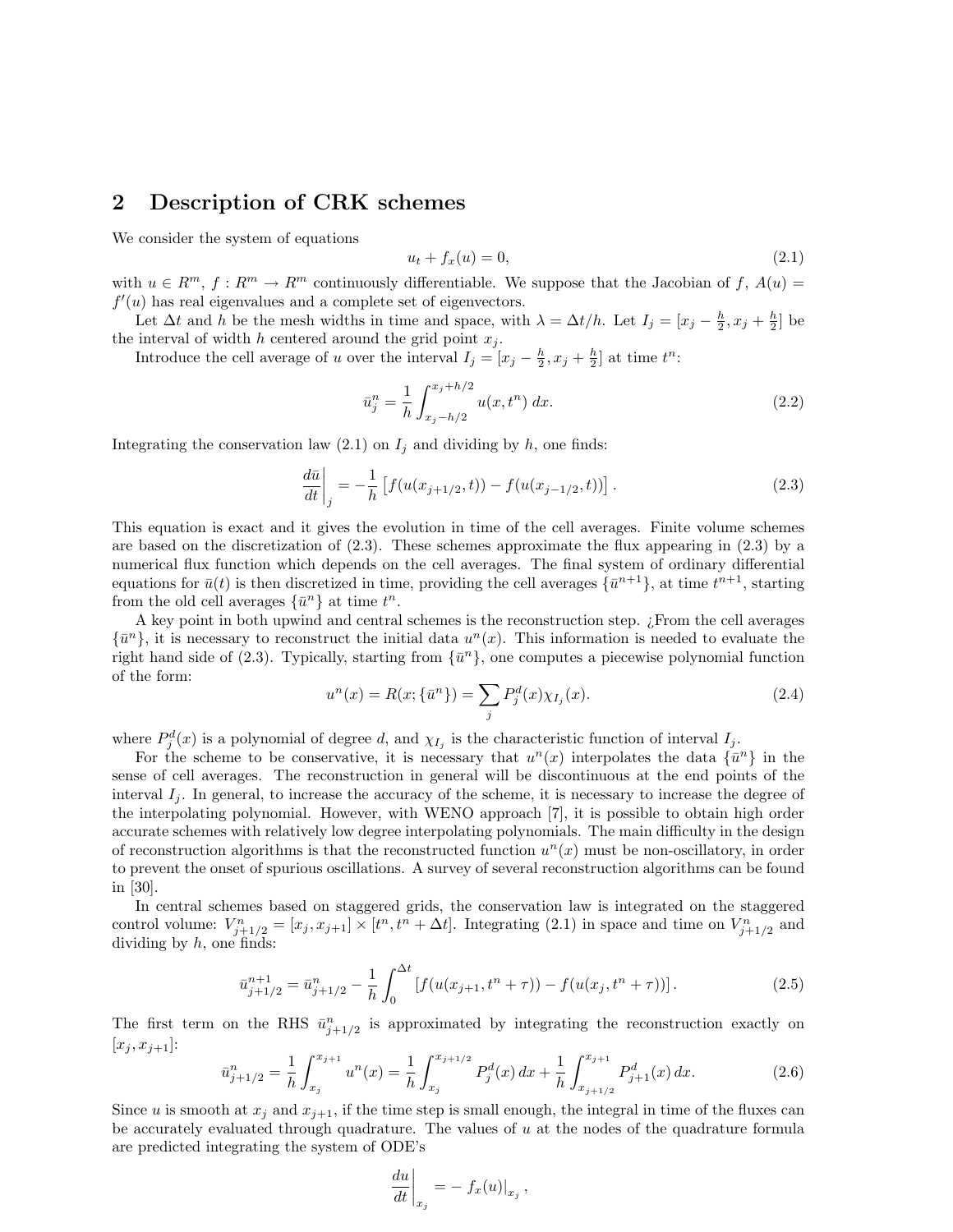using again the smoothness of  $u$  at  $x_j$ .

An example is the second order Nessyahu-Tadmor scheme, which is characterized by a piecewise linear reconstruction, while the fluxes are integrated with the midpoint rule, and the value of u at the midpoint is predicted with Taylor expansion. For a thorough review on high order central schemes, see [27].

Before describing Central Runge Kutta schemes, we need to set a suitable notation for Runge-Kutta schemes applied to initial value problems. Therefore let:

$$
\begin{cases}\ny' &= g(y), \\
y(t_0) &= y_0.\n\end{cases}
$$

Apply to the initial value problem above an explicit Runge-Kutta scheme with  $\nu$  stages:

$$
y^{n+1} = y^n + \Delta t \sum_{i=1}^{\nu} b_i K^{(i)}.
$$

The  $K^{(i)}$  are called *Runge-Kutta fluxes* and are defined by:

$$
K^{(i)} = g(y^{(i-1)})
$$
 with  $y^{(0)} = y^n$ ,  $i = 1, \dots, \nu$ 

where the  $y^{(i)}$  will be called *intermediate values*, and, for an explicit scheme, are given by:

$$
y^{(i)} = y^n + \Delta t \sum_{l=1}^i a_{i,l} K^{(l)}, \quad i = 1, \dots, \nu - 1.
$$

The matrix  $A = (a_{i,l})$ , and the vector b define uniquely the RK scheme. With the present notation, A is a  $\nu - 1 \times \nu - 1$  lower triangular matrix, with non zero elements on the diagonal. Note that this notation is slightly different than the usual one adopted for describing Runge-Kutta schemes.

We are now ready to describe our new CRK schemes.

In Central Runge Kutta schemes, the conservation law is integrated on the interval  $I_{i+1/2}$  =  $[x_j, x_{j+1}]$ . We obtain the exact equation:

$$
\left. \frac{d\bar{u}}{dt} \right|_{j+1/2} = -\frac{1}{h} \left[ f(u(x_{j+1}, t)) - f(u(x_j, t)) \right]. \tag{2.7}
$$

Note the parallel with equation (2.3). Next, this equation is discretized in time with a Runge-Kutta scheme. Thus the updated solution will be given by:

$$
\bar{u}_{j+1/2}^{n+1} = \bar{u}_{j+1/2}^n - \lambda \sum_{i=1}^{\nu} b_i K_{j+1/2}^{(i)},
$$
\n(2.8)

with:

$$
K_{j+1/2}^{(i)} = f(u_{j+1}^{(i-1)}) - f(u_j^{(i-1)}) \quad \text{with} \quad u_j^{(0)} = u^n(x_j). \tag{2.9}
$$

To evaluate the intermediate states,  $u_j^{(i)}$ , we exploit the fact that the reconstruction  $u^n(x)$  is smooth except for jumps at the cell edges,  $x_{j\pm 1/2}$ . Thus,  $u(x_j, t)$  remains smooth for  $t \in [t^n, t^n + \Delta t]$ , if  $\Delta t$  is small enough. As in all central schemes based on staggered grids, we can therefore evaluate the intermediate states  $u_j^{(i)}$  integrating the conservation law (2.1) in its differential form, namely:  $u_t = -f_x(u)$ . Thus:

$$
u_j^{(i)} = u_j^{(0)} + \Delta t \sum_{l=1}^i a_{i,l} \hat{K}_j^{(l)}, \qquad i = 1, \cdots, \nu - 1,
$$
\n(2.10)

with the Runge-Kutta fluxes:

$$
\hat{K}_j^{(l)} = -\frac{\partial f(u^{(l-1)})}{\partial x}\bigg|_j \quad \text{and} \quad u_j^{(0)} = u^n(x_j) \quad l = 1, \dots, \nu - 1. \tag{2.11}
$$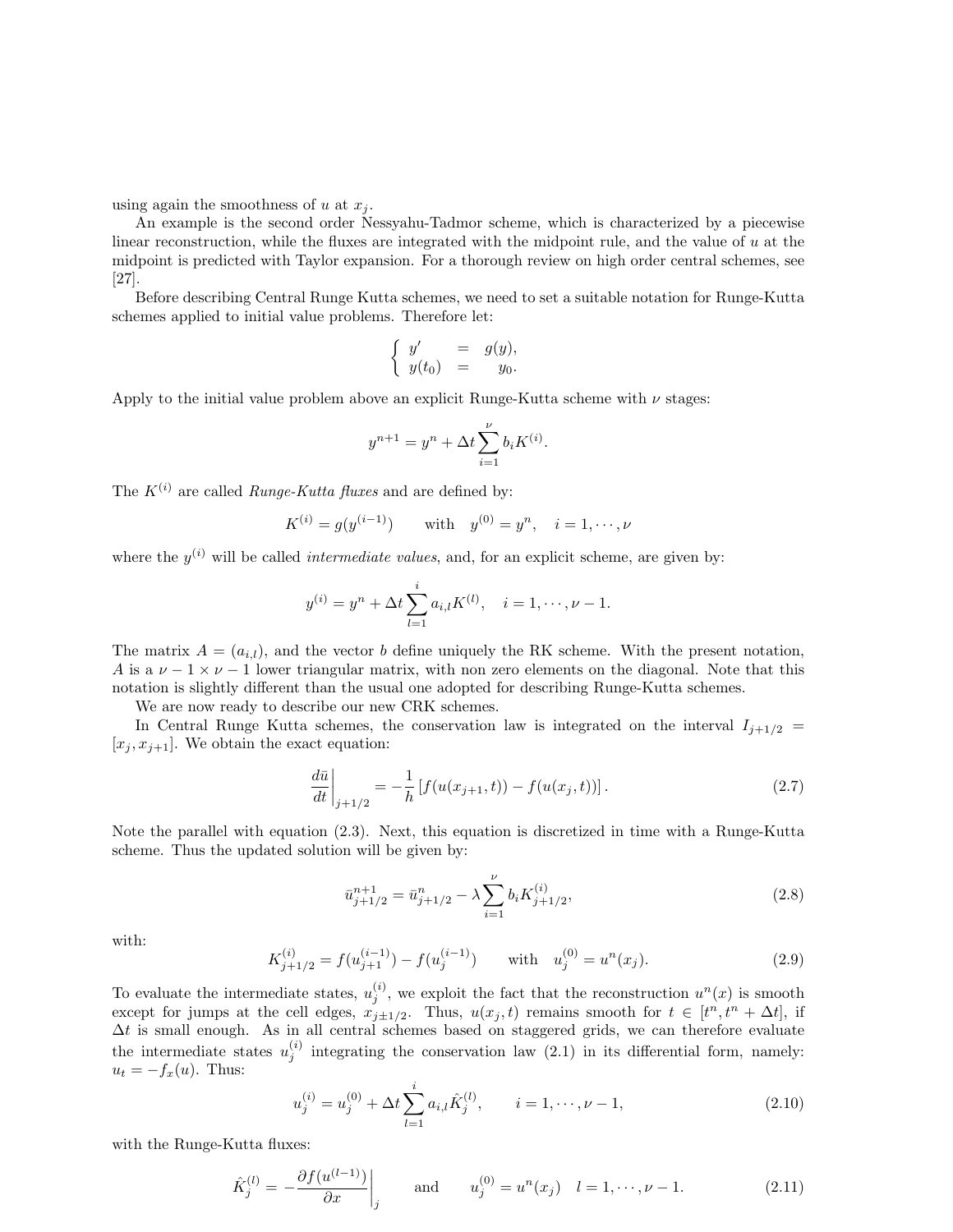At this stage, we have completed the time discretization of the scheme. Note that the above scheme can clearly be written in conservation form.

We now need to specify the space discretization, which is obtained with reconstruction techniques. The reconstruction must yield the following quantities:

- Starting from the cell averages  $\{\bar{u}_j^n\}$ , compute the staggered cell averages,  $\{\bar{u}_{j+1/2}^n\}$ , appearing in (2.8), as defined in (2.6).
- Starting from the cell averages  $\{\bar{u}_j^n\}$ , compute the point values,  $\{u_j^n = u^n(x_j)\}$ , which are needed to compute the start-up values  $u_j^{(0)}$  in (2.10).
- Starting from the intermediate values  $\{u_j^{(i)}\}$ , compute the derivative of the fluxes  $\{f_x(u^{(i)})|_j\}$ . These quantities form the Runge-Kutta fluxes in  $(2.11)$ .

Note that we can use different interpolation algorithms for each quantity we need to reconstruct. According to our numerical evidence (see also [26]) the key step is the reconstruction of  $\{\bar{u}_{j+1/2}^n\}$ .

The algorithm for CRK schemes can be conveniently written as a three step method, as follows:

- 1. **Reconstruction step:** From the cell averages  ${\bar{u}}_j^n$ , compute the reconstruction  $u^n(x)$ . Use this to evaluate  $u_j^{(0)} = u^n(x_j)$  and  $\bar{u}_{j+1/2}^n$ .
- 2. Predictor step: Compute the intermediate states  $u_j^{(i)}$ :

For  $i = 1, ..., \nu - 1$ :

- Compute  $f(u_j^{(i-1)}) \forall j$ ;
- Apply a suitable non-oscillatory interpolation to yield  $\hat{K}_j^{(i)} = -f_x(u^{(i-1)})_j;$
- Compute  $u_j^{(i)} = u_j^{(0)} + \Delta t \sum_{l=1}^i a_{i,l} \hat{K}_j^{(l)}$ .
- 3. Corrector step: Assemble the fluxes  $K_{i}^{(i)}$  $j_{j+1/2}^{(i)}$  defined above, and update the cell averages on the staggered grid:

$$
\bar{u}_{j+1/2}^{n+1} = \bar{u}_{j+1/2}^n - \lambda \sum_{i=1}^{\nu} b_i K_{j+1/2}^{(i)},
$$

Note that the computation of  $\hat{K}^{\nu}_{j}$  is not required. This improves the efficiency of the scheme, because it requires one less interpolation per time step, with respect to previous high order Central WENO schemes. We end this section giving all details needed to code the CRK schemes we will test in the next sections.

#### 2.1 A second order scheme: CRK2

The second order scheme we propose has Nessyahu-Tadmor piecewise linear reconstruction:

$$
u^{n}(x) = \sum_{j} \left(\bar{u}_{j}^{n} + u'_{j}(x - x_{j})\right) \chi_{I_{j}}(x),
$$

where  $u'_{j}$  is an approximate slope, computed for instance with the MinMod limiter. Time integration is given by Heun's scheme. Therefore the scheme is:

$$
\begin{array}{l} \bar{u}^n_{j+1/2} = \frac{1}{2}(\bar{u}^n_j + \bar{u}^n_{j+1}) + \frac{1}{8}(u'_j - u'_{j+1})\\ \\ u^{(1)}_j = \bar{u}^n_j - \Delta t f_x(\bar{u}^n_j)\\ \\ \bar{u}^{n+1}_{j+1/2} = \bar{u}^n_{j+1/2} - \frac{\lambda}{2}(f(\bar{u}^n_{j+1}) + f(u^{(1)}_{j+1}) - f(\bar{u}^n_j) - f(u^{(1)}_j)), \end{array}
$$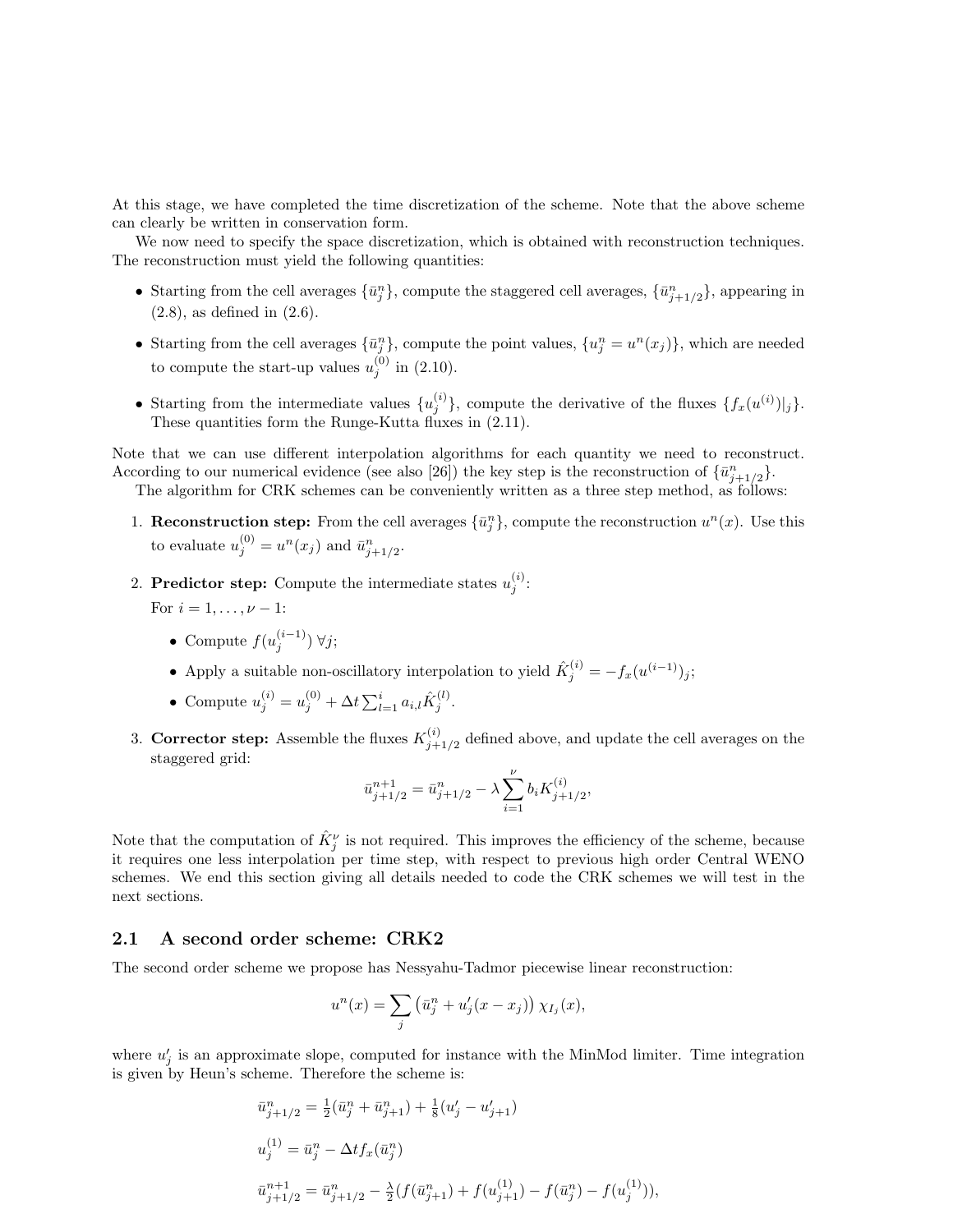where, for instance,

$$
f_x(\bar{u}_j^n) = \frac{1}{h} \text{MinMod}(f(\bar{u}_{j+1}^n) - f(\bar{u}_j^n), f(\bar{u}_j^n) - f(\bar{u}_{j-1}^n)).
$$

It is easy to prove that this scheme coincides with the Nessyahu Tadmor scheme in the case of linear advection. Moreover, following the same steps appearing in [20], it is easy to prove that the CRK2 scheme is TVD, under a stricter CFL condition, provided that suitable limiters are used to compute both  $u'_j$  and  $f_x(u)|_j$ . Note that if the Modified Euler rule is used for time integration instead of the TVD Heun scheme, the CRK2 scheme coincides with Nessyahu-Tadmor scheme.

#### 2.2 Higher order schemes: CRK3, CRK4, CRK5

In this section, we describe a third, fourth and fifth order scheme (respectively: CRK3, CRK4, and CRK5). All these schemes are built with Central WENO reconstructions.

We start describing how  $\bar{u}_{j+1/2}^n$  is computed. Then we will sketch how point values and flux derivatives are constructed.

In all three cases, the reconstruction from cell averages is a non linear convex combination of three interpolating polynomials. On the interval  $I_i$ :

$$
u^{n}(x)|_{I_{j}} = R_{j}(x) = w_{j}^{-1}P_{j-1}(x) + w_{j}^{0}P_{j}(x) + w_{j}^{+1}P_{j+1}(x),
$$
\n(2.12)

where the  $w_j^k$  are the non linear weights, which satisfy  $\sum_k w_j^k = 1$ .

For the third order scheme, [16],  $P_{j-1}$  and  $P_{j+1}$  are two linear functions, while  $P_j$  is a parabola. For the 4th and 5th order schemes, all polynomials  $P_{j+k}(x)$ ,  $k = -1, 0, +1$  are parabolas. In all schemes considered therefore the reconstruction  $u^n(x)$  is piecewise parabolic. The reconstruction is conservative, in the sense that:  $\int_0^x i+k+1/2$ 

$$
\frac{1}{h} \int_{x_{j+k-1/2}}^{x_{j+k+1/2}} R_j(x) \, dx = \bar{u}_{j+k} \qquad k = -1, 0, +1.
$$

The weights  $w_j^k$  are determined in order to:

- maximize accuracy in smooth regions
- prevent the onset of spurious oscillations.

Following [7], we define the weights with the following formulas:

$$
w_j^k = \frac{\alpha_j^k}{\sum_{l=-1}^1 \alpha_j^l} \qquad \text{where} \qquad \alpha_j^k = \frac{C^k}{\left(\epsilon + \text{IS}_j^k\right)^2}.\tag{2.13}
$$

The  $C^{k}$ 's are called accuracy constants. They are determined in order to maximize accuracy in smooth regions, and they depend on the particular quantity being reconstructed, see Table 2.1.

The parameter  $\epsilon$  prevents a vanishing denominator. It is  $\epsilon = 10^{-4}$  for the third order scheme, while  $\epsilon = 10^{-6}$  for the 4-th and 5-th order schemes.

Finally,  $\text{IS}_{j}^{k}$ ,  $k = -1, 0, 1$  are called smoothness indicators.  $\text{IS}_{j}^{k}$  is a measure of the regularity of the polynomial  $P_{j+k}$  on the interval  $I_j$ . It is defined (see [7]), as a rescaled measure of the  $H^2$  seminorm of the polynomial on  $I_i$ :

$$
IS_j^k = \sum_{l=1}^2 \int_{x_{j-1/2}}^{x_{j+1/2}} h^{2l-1} \left(\frac{d^l P_{k+j}}{dx^l}\right)^2 dx, \qquad k = -1, 0, 1.
$$
 (2.14)

Thus  $\mathrm{IS}_{j}^{k} = O(h^{2})$  on smooth regions, while  $\mathrm{IS}_{j}^{k} = O(1)$  if the data in the stencil of  $P_{k+j}$  contain a jump discontinuity. As a consequence of the normalization factor,  $w_j^k = C^k + O(h^s)$ , if the stencil  $S_{j+k}$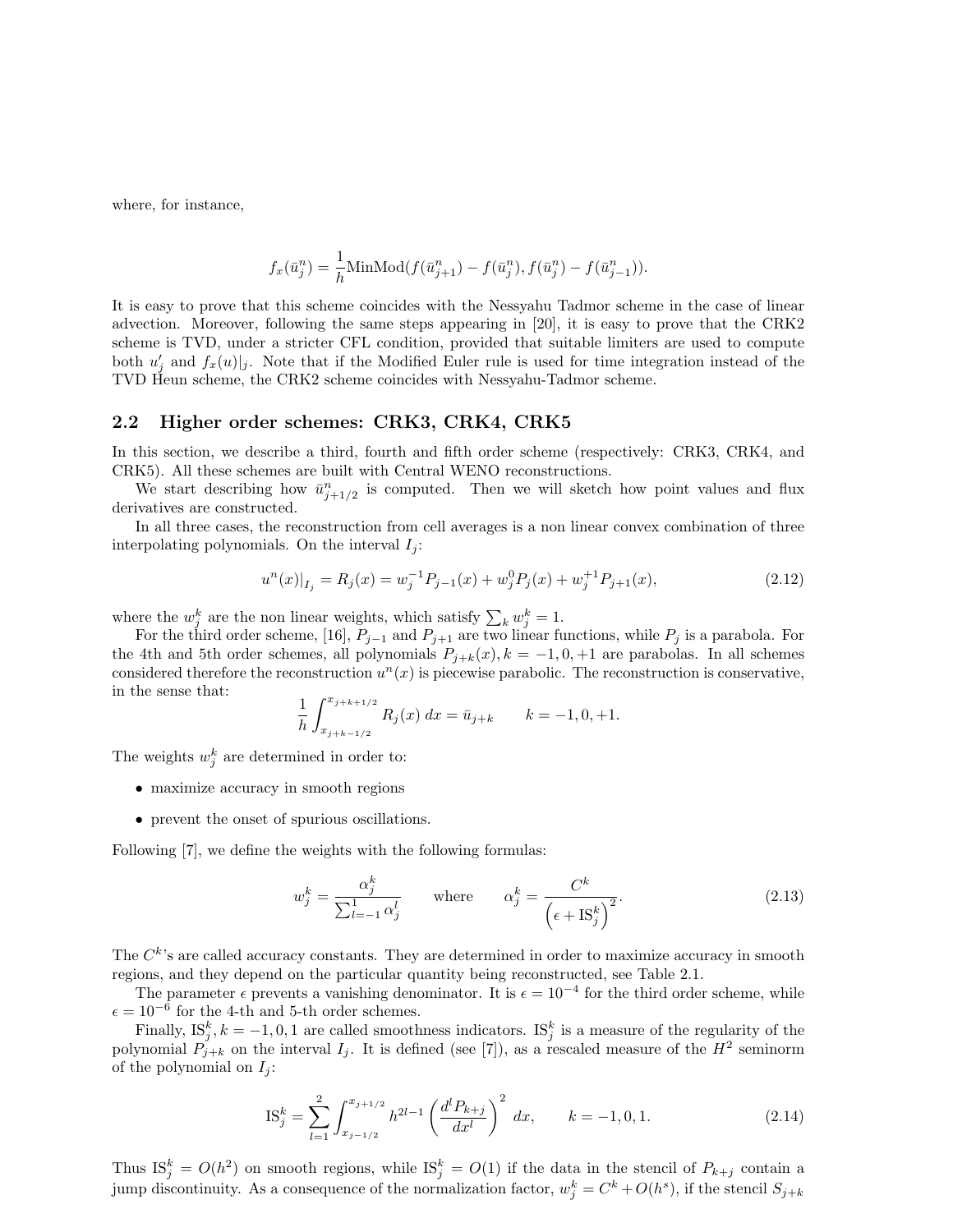| Scheme                                              | $C^{-1}$ | $C^0$ | $C^{+1}$ | Accuracy         |  |
|-----------------------------------------------------|----------|-------|----------|------------------|--|
| Reconstruction of $\bar{u}_i^n$<br>$i+1/2$          |          |       |          |                  |  |
| CRK3                                                | 1/4      | 1/2   | 1/4      | $\overline{h^3}$ |  |
| CRK4                                                | 3/16     | 5/8   | 3/16     | $h^5$            |  |
| CRK5                                                | 3/16     | 5/8   | 3/16     | $h^5$            |  |
| $\overline{Reconstruction}$ of $u^n(x_i)$           |          |       |          |                  |  |
| CRK3                                                | 1/4      | 1/2   | 1/4      | $\bar{h}^3$      |  |
| CRK4                                                | 3/16     | 5/8   | 3/16     | $h^4$            |  |
| CRK5                                                | $-9/80$  | 49/40 | $-9/80$  | $h^5$            |  |
| $\overline{Reconstruction}$ of $f_x(u(x,.) _{x_i})$ |          |       |          |                  |  |
| CRK3                                                | 1/4      | 1/2   | 1/4      | h <sup>2</sup>   |  |
| CRK4                                                | 1/6      | 2/3   | 1/6      | $h^4$            |  |
| CRK5                                                | 1/6      | 2/3   | 1/6      | $h^4$            |  |

Table 2.1: Accuracy constants

| Scheme                  | Α                                                                                                                                                 | b                                       |
|-------------------------|---------------------------------------------------------------------------------------------------------------------------------------------------|-----------------------------------------|
| RK2                     |                                                                                                                                                   | 1/2<br>1/2                              |
| RK3                     | $1/4$ $1/4$                                                                                                                                       | 1/6<br>$1/6$ 2/3                        |
| RK4                     | 1/2<br>1/2<br>$\boldsymbol{0}$<br>$\theta$<br>$\overline{1}$<br>$\Omega$                                                                          | $1/6$ $1/3$ $1/3$ $1/6$                 |
| $\mathbf{R}\mathbf{K}5$ | 1/2<br>1/16<br>3/16<br>1/2<br>$\overline{0}$<br>$\overline{0}$<br>$\boldsymbol{0}$<br>$-3/16$<br>6/16<br>9/16<br>$-12/7$ 8/7<br>6/7<br>1/7<br>4/7 | $7/90$ 0 $32/90$ $12/90$ $32/90$ $7/90$ |

Coefficients of Runge-Kutta schemes

Table 2.2: Coefficients of Runge-Kutta schemes

on which  $P_{j+k}$  is defined contains smooth data ( $s=1$  for the third order reconstruction, while  $s=2$ in the 4-th and 5-th order reconstructions).

Particular care is needed in the reconstruction of point values for the new fifth order CRK5 scheme. In this case in fact two accuracy constants for the reconstruction of point values are negative (see Table 2.1), and a straightforward application of the algorithm with the non linear weights yields a scheme that can become unstable, especially in the presence of interactions between discontinuities. For more details, see [16], for the third order scheme, [15] for the fourth order scheme, and [27] for the splitting of the wieghts for the 5th order method.

The time integration is carried out with the Runge-Kutta schemes listed in Table 2.2. RK3 is the third order TVD Runge-Kutta scheme appearing in [32]. RK4 is the standard 4-th order Runge-Kutta scheme, while the 5-th order scheme can be found in [11].

Remark: CRK2 and CRK3 have the same operation count as the Nessyahu-Tadmor and the Compact Central WENO schemes, respectively. It is also easy to prove that they actually coincide with the previously derived schemes, in the case of the linear advection equation.

CRK4 instead is more efficient than the previous Central WENO scheme, [15] from which it inherits its reconstruction algorithms. In fact CRK4 requires one interpolation step less than the C-WENO scheme for each time step. However, the numerical results are almost indistinguishable from those obtained with the older scheme.

A fifth order central scheme such as CRK5 had not previously appeared.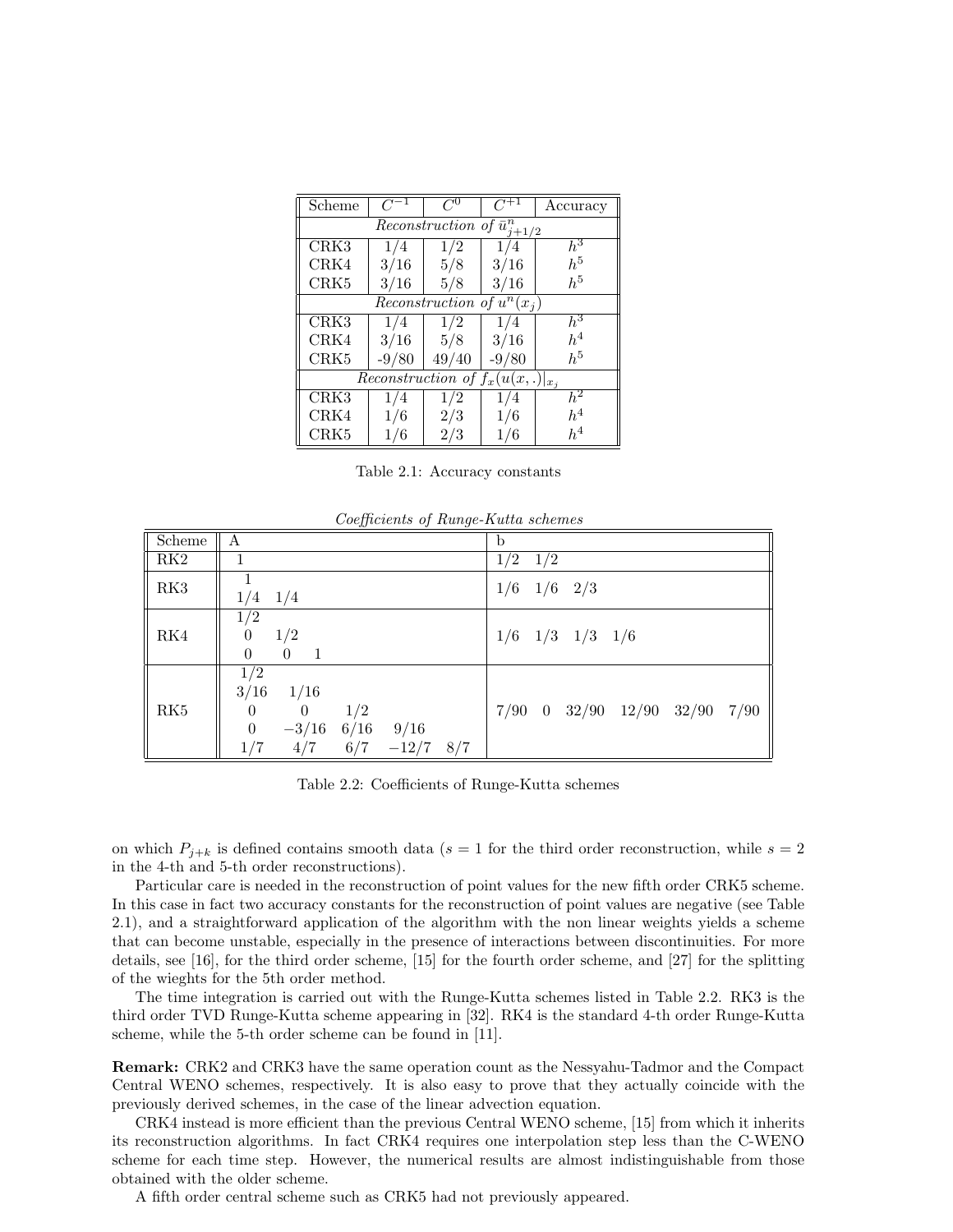#### 2.3 Linear stability analysis

The CFL condition for all central staggered schemes is:

$$
\lambda \leq \lambda_0 \frac{1}{\max(|f'(u)|)} \leq \frac{1}{2} \frac{1}{\max(|f'(u)|)}.
$$

In fact in this case, the waves issuing from the interaction of the jumps in the reconstruction at  $x_{j+1/2}$ do not have the time to reach the edges of the staggered control volumes  $V_{j+1/2} = [x_j, x_{j+1}] \times [t^n, t^{n+1}]$ on which the conservation law is integrated. Thus it is possible to assume that the solution remains smooth along the segments  $x_j \times [t^n, t^n + \Delta t]$ , if  $\Delta t \leq \lambda h$ .

In this section, we compute the linear stability constraints on  $\lambda_0$  obtained with von Neumann stability analysis. In any case, we will have  $\lambda_0 \leq 1/2$ .

To apply Von Neumann analysis, we consider the linear schemes we obtain if all reconstructions are computed as:

$$
R_j(x) = \sum_{k=-1}^{1} C^k P_{j+k}(x),
$$

where the constants  $C^k$  are given in Table 2.1 and the polynomials  $P_{j+k}$  were constructed in the previous subsection.

We compute the amplification factor  $\rho(\xi)$  of a data of the form  $\bar{u}_i = \exp(i j h \xi)$  after one time step.

Note that the computation is quite straightforward for CRK schemes (although long and tedious), thanks to the simplicity of the structure of these schemes. In fact we no longer need to deal with quadrature rules in time for the fluxes and Natural Continuous Extensions, as in previous Central schemes. This fact makes the analysis of these schemes much simpler than before.

We list below the Courant numbers  $\lambda_0$  we have found for each scheme. For  $\lambda \leq \lambda_0$ ,  $\rho(\xi) \leq 1$  for all wave numbers  $\xi$ :

$$
CRK2: \lambda_0 = \frac{1}{2} = 0.5
$$
  
\n
$$
CRK3: \lambda_0 = \frac{3}{7} \approx 0.42
$$
  
\n
$$
CRK4: \lambda_0 = \frac{12}{25} = 0.48
$$
  
\n
$$
CRK5: \lambda_0 = \frac{60}{149} \approx 0.40.
$$
\n(2.15)

Note that in all cases, linear stability gives a result very close to the actual CFL limit of these schemes, i.e. 0.5.

We have also implemented the Runge-Kutta schemes proposed in [33] and designed to optimize stability, but we have not found any improvement, in our case. This is probably due to the fact that the schemes in [33] where constructed for standard semidiscrete schemes.

### 3 Numerical results in the scalar case

In this section, we will show accuracy results on two classical test problems. We also discuss the extension of CRK schemes to 2D problems.

We have found experimentally that it is enough to compute the Smoothness Indicators only once per time step, during the reconstruction from cell averages. Therefore the non linear weights of the different reconstructions differ because each uses the proper accuracy constants, and the correct interpolation conditions, to compute the interpolation polynomials  $P_{j+k}$  entering the reconstruction. The Smoothness Indicators instead remain constant throughout the time step.

#### 3.1 Accuracy results

Our first test problem is the linear advection equation  $u_t + u_x = 0$ , with initial condition:

$$
u(x, t = 0) = \sin^4(\pi x),
$$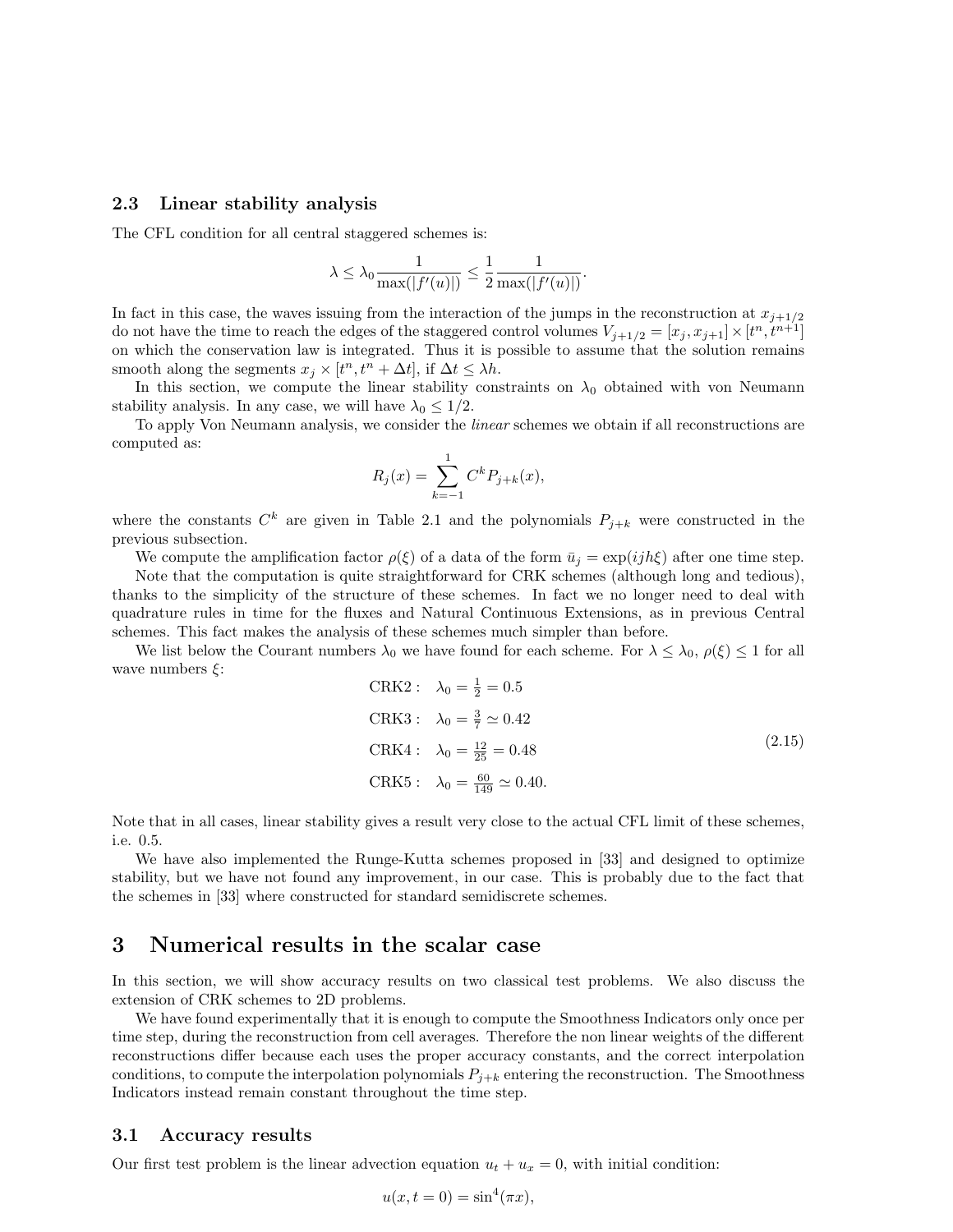| $L^1$ norm of the error and $L^1$ accuracy for CRK schemes |
|------------------------------------------------------------|
|------------------------------------------------------------|

| Error     | CRK <sub>2</sub> | CRK3         | CRK4         | CRK5         |
|-----------|------------------|--------------|--------------|--------------|
| $N=20$    | 0.1108           | 0.2280       | $0.7732E-01$ | 0.15519      |
| $N=40$    | 0.3751E-01       | 0.6755E-01   | $0.9493E-02$ | $0.2905E-01$ |
| $N = 80$  | $0.1430E-01$     | 0.1197E-01   | $0.6664E-03$ | $0.1498E-02$ |
| $N = 160$ | $0.4129E-02$     | 0.8713E-03   | 0.3143E-04   | 0.3550E-04   |
| $N = 320$ | $0.1129E-02$     | $0.6951E-04$ | 0.1958E-05   | 0.8617E-06   |
| $N = 640$ | $0.2955E-03$     | 0.7775E-05   | $0.1223E-06$ | 0.2196E-07   |
| Order     |                  |              |              |              |
| $N=20$    | 1.5634           | 1.7551       | 3.0258       | 2.4171       |
| $N=40$    | 1.3905           | 2.4960       | 3.8323       | 4.2776       |
| $N = 80$  | 1.7928           | 3.7808       | 4.4059       | 5.3987       |
| $N = 160$ | 1.8703           | 3.6477       | 4.0050       | 5.3647       |
| $N=320$   | 1.9344           | 3.1603       | 4.0007       | 5.2943       |

Table 3.1: Accuracy results in the  $L^1$  norm for the linear advection equation,  $T = 2$ 

on  $[-1, 1]$  with periodic boundary conditions. The computation is stopped at  $T = 2$ .

This test is interesting, because it can detect degradation of accuracy in some cases, see [31]. We show the results in Table 3.1 for the  $L^1$  norm.

Here, N is the number of grid points. In most cases, the mesh parameter was chosen as  $\lambda = 0.9\lambda_0$ , with  $\lambda_0$  given by the results of the linear stability analysis, (2.15), except for CRK5, which has  $\lambda = 0.8\lambda_0$ . For values of  $\lambda$  closer to  $\lambda_0$ , CRK5 yields large errors on coarse grids, while the errors are comparable to those shown in the present tables for finer grids. In this fashion, the accuracy is overestimated for values of  $\lambda$  larger than  $0.8\lambda_0$ .

The results for the  $L^{\infty}$  norm are very similar, except for the CRK2 scheme, where the clipping phenomenon of the MinMod limiter deteriorates accuracy to slightly more than first order. This of course is a familiar phenomenon for schemes based on slope limiters, when the exact solution exhibits local extrema. This problem with CRK2 could be avoided by using a more sophisticated slope limiter, such as the UNO limiter by Harten [5] as shown, for example, in [20], thus recovering full second order accuracy.

We note that all schemes studied have full accuracy in the  $L^1$  norm. The higher order CRK schemes do not degenerate to first order on local extrema and maintain full accuracy also in the  $L^{\infty}$  norm.

Analogous convergence rates are observed also for Burgers' equation, before shock formation.

Note that, as the grid is refined, high order schemes yield smaller errors than lower order schemes for a given value of N. High order schemes become effective, apparently, only on fine grids. CRK4 however is an exception: its errors are smaller than those obtained with lower order schemes on all grids considered.

#### 3.2 Two dimensional extension

CRK schemes can be very easily extended to two and three dimensions. In this section we describe very briefly how two dimensional schemes can be obtained. As a case study, we will consider only the extension of the fourth order CRK4 scheme.

In principle, central schemes based on staggered grids can be applied to two dimensional triangular, unstructured grids, see for instance [2], where the second order Nessyahu-Tadmor scheme is extended to unstructured two-dimensional grids. The same holds for WENO reconstruction procedure, see [6]. In this work we will consider an extension based on uniform rectangular grids. In this case, the reconstruction is obtained simply through the tensor product of two one-dimensional reconstructions. The accuracy constants change, and can be found in [17], where the fourth order Central WENO reconstruction is described in detail. Time discretization is of course the same of the one-dimensional case.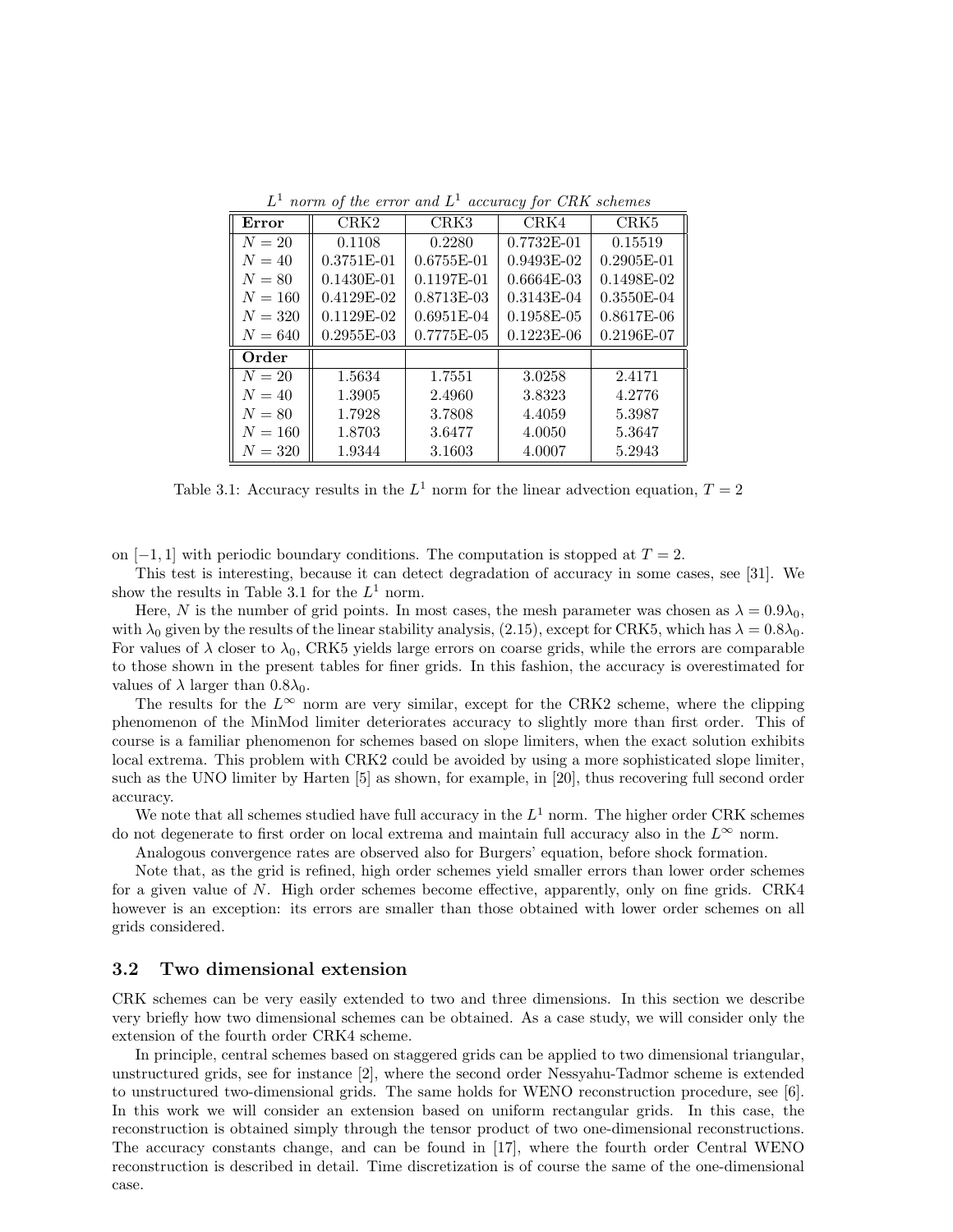Error and accuracy for the 2D CRK4 scheme

| N   | $L^1$ error   | order | $L^{\infty}$ error | order |
|-----|---------------|-------|--------------------|-------|
| 10  | 0.19828E-01   |       | 0.33884E-01        |       |
| 20  | $0.10382E-02$ | 4.25  | 0.18823E-02        | 4.17  |
| 40  | $0.38051E-04$ | 4.77  | 0.90756E-04        | 4.37  |
| 80  | 0.13179E-05   | 4.85  | $0.47165E-05$      | 4.27  |
| 160 | 0.42994E-07   | 4.94  | $0.26761E-06$      | 4.14  |

Table 3.2: Accuracy results for the 2D CRK4 scheme on the linear advection equation,  $T = 1$ 

First, we show a convergence test on a two-dimensional linear advection problem. Here the equation solved is:

$$
u_t + u_x + u_y = 0 \t u_0(x, y) = \sin^2(\pi x)\sin^2(\pi y) \quad (x, y) \in [0, 1]^2,
$$

with periodic boundary conditions. The results appear in Table 3.2 and they show that CRK4 is clearly fourth order accurate in the  $L^1$  and the  $L^{\infty}$  norms.

Next, we consider the classical test in [1, 8], see Fig. 3.1.



Figure 3.1: Burgers' equation.  $N = 80$ ,  $T = 0.5$ .

This test is based on the 2D Burgers' equation, on a truly 2D Riemann problem which yields three interacting shocks, and a rarefaction wave. Fig. 3.1 shows the solution obtained with an 80 by 80 grid at  $T = 0.5$ , with  $\lambda = 0.5$ . On the right, a contour plot, obtained with 20 level lines is shown. It is apparent that all shocks are resolved with sharp, oscillation-free transitions.

# 4 Systems of equations

In this section, we study the application of CRK schemes to systems of conservation laws. We start with results obtained with the componentwise application of CRK schemes. This procedure is fast, and it permits to apply the schemes easily to different systems of equations. In this case in fact, only the flux function and an estimate of the characteristic speeds must be provided. The tests show that the numerical solution converges, as the grid is refined, but spurious oscillations may arise, although their amplitude decreases under grid refinement.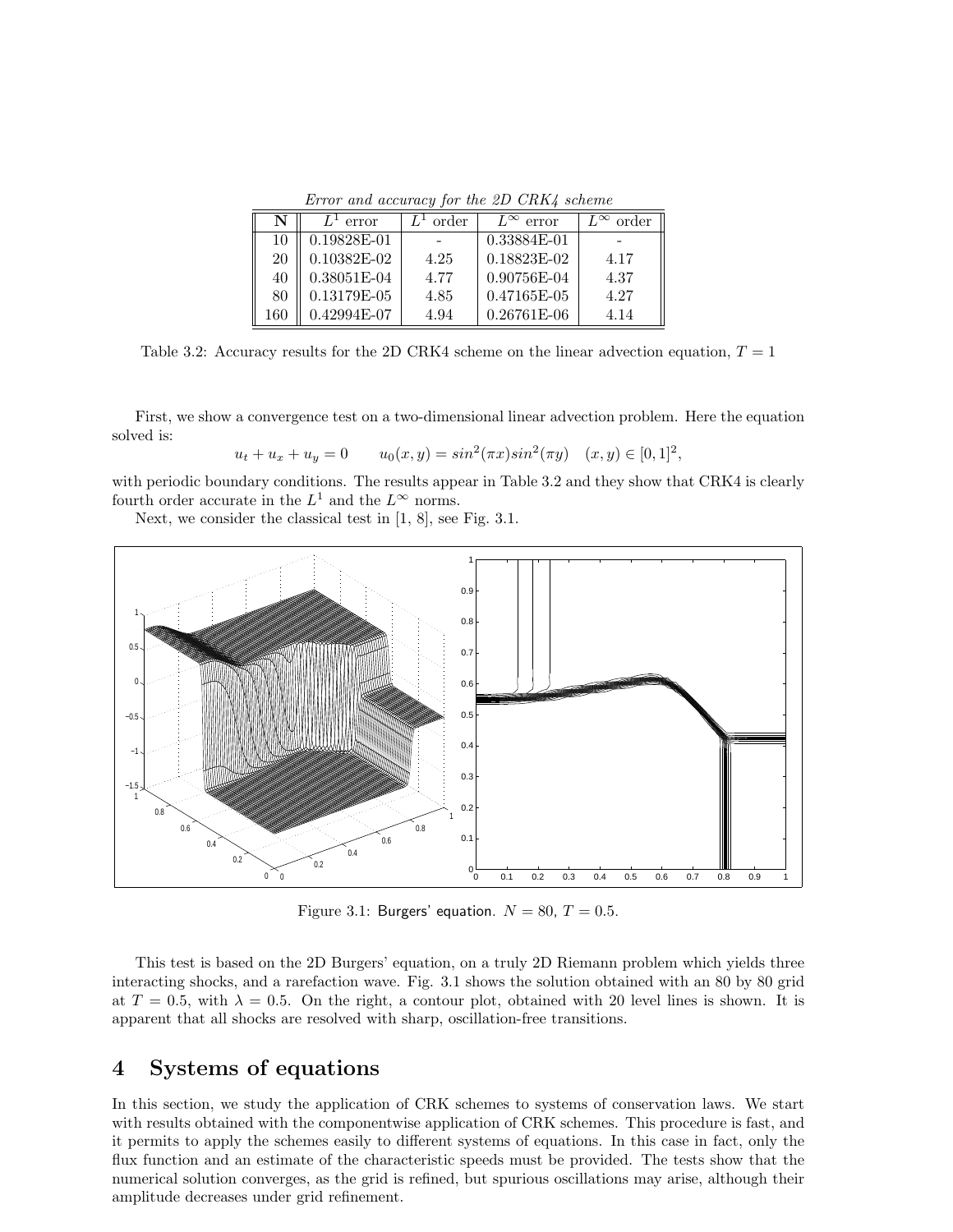Recently, Qiu and Shu [26] have shown with numerical evidence that the numerical solution improves if projection along characteristic directions is used at the beginning of each time step. The algorithm is quite costly, and part of the simplicity of central schemes is lost, because with this approach it is necessary to provide the flux function, and the matrix of right eigenvectors for the Jacobian of the flux, together with its inverse. However the improvements are indeed striking. We apply this idea to CRK schemes at the end of this section. A more efficient approach is described in [24].

The tests we will show are classical tests from gas dynamics. We review the notation used. The one-dimensional Euler's equations for an ideal gas consist of three conservation laws. The vector of unknowns is  $u = (\rho, \rho v, E)^T$ , where  $\rho$  is the density, v is the velocity and E is the total energy per unit volume, given by  $E = \frac{1}{2}\rho v^2 + \rho e$ , with e the internal energy, linked to the pressure p by the equation of state  $p = p(\rho, e)$ . For a polytropic gas  $p = \rho e(\gamma - 1)$ , with  $\gamma = c_p/c_v$ . The value  $\gamma = 7/5$ , valid for a biatomic gas such as air, has been used in the numerical tests. The flux is  $f(u) = (\rho v, \rho v^2 + p, v(E+p)).$ 

#### 4.1 Componentwise application

The simplest approach to the integration of systems of conservation laws with CRK schemes is to apply the schemes component by component to each equation of system (2.1). It was found in [15] that the scheme gained in robustness if the Smoothness Indicators were the same for all components. For this reason a Global Smoothness Indicator was proposed, namely:

$$
IS_k^j = \frac{1}{m} \sum_{r=1}^m \frac{1}{||\bar{u}_r||_2^2} \left( \sum_{l=1}^2 \int_{I_j} h^{2l-1} \left( \frac{d^l P_{j+k,r}}{dx^l} \right)^2 dx \right)
$$
(4.1)

for  $k = -1, 0, 1$ . Here r denotes the r-th component of the solution and of the vector-valued interpolating polynomial. Comparing with (2.14), we see that the Global Smoothness Indicator is just a weighted average of the Smoothness Indicators given by each component. The weights in the average are chosen in order to obtain a dimensionless quantity. This ensures that the indicators are invariant with respect to changes in units of measure.

The first test we show is by Shu and Osher, [32]. It describes the interaction of an acoustic wave with a shock. The solution has a rich structure, which is better resolved by a high accuracy scheme. The initial condition is  $u = u_L$  for  $x \le 0.1$ , and  $u = u_R$  for  $x > 0.1$ . The computational domain is  $[0, 1]$ , with free-flow boundary conditions. The left  $(L)$  and right  $(R)$  states are given by:

$$
\begin{pmatrix}\n\rho \\
v \\
p\n\end{pmatrix}_L = \begin{pmatrix}\n3.857143 \\
2.629369 \\
10.3333\n\end{pmatrix} \qquad \begin{pmatrix}\n\rho \\
v \\
p\n\end{pmatrix}_R = \begin{pmatrix}\n1 + 0.2\sin(50x) \\
0 \\
1\n\end{pmatrix}
$$

The reciprocal of the maximum characteristic speed for this flow is  $c \approx 0.219$ . Thus we used the mesh ratio  $\lambda = 0.2\lambda_0$ , where the appropriate value of  $\lambda_0$  can be found, as usual, in (2.15). The solution is printed at  $T = 0.18$ . The results are shown in Fig. 4.1. The solid line is the reference solution, obtained with CRK4 and 1600 grid points. The dotted line is the numerical solution, computed using 400 grid points.

The figure shows clearly that there is a noticeable increase in resolution, using high order schemes. Although the difference between the numerical solutions obtained with CRK2 and CRK3 is very small, there is a very strong improvement with the 4th order scheme. In fact, the structure behind the strong shock is not resolved by the low order schemes. In contrast, its complexity is well represented by the 4th and the 5th order schemes, without need to use a very large number of grid points.

This test well illustrates the benefits of high order schemes, and it also points to their natural field of applications, namely simulations of possibly singular complex phenomena.

This figure also illustrates a fact that appears in all tests we have performed. The best schemes in the CRK class we are considering are CRK2 and CRK4. While there is a strong improvement passing from the second order CRK2 scheme to the fourth order CRK4 scheme, there is almost no improvement passing from second to third order, or from fourth to fifth order.

There are several reasons to explain this result. On one hand, CRK2 and CRK4 enjoy the highest CFL numbers, see (2.15). This gives a smaller numerical viscosity. The reconstruction of CRK3 is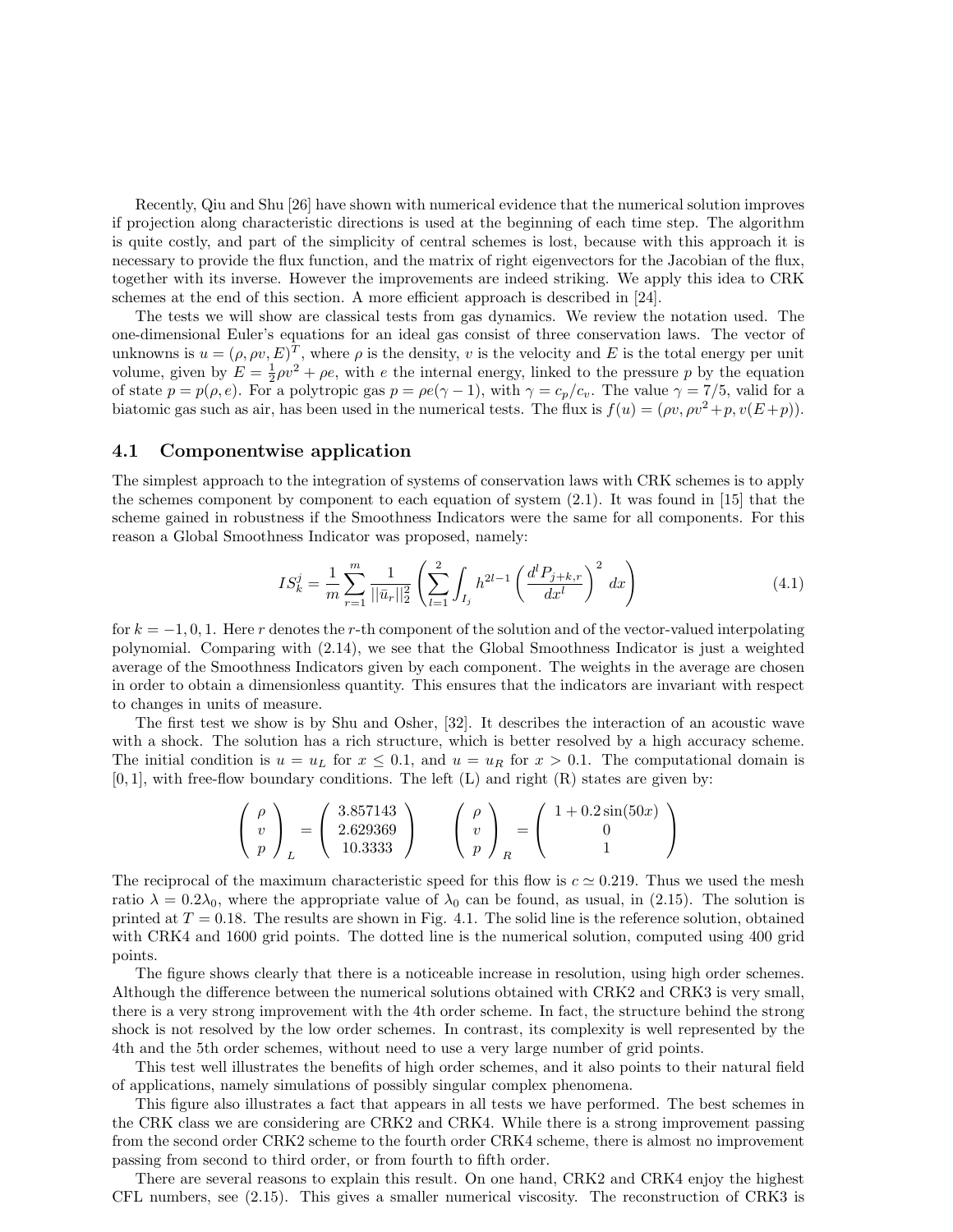

Figure 4.1: Shock-acoustic interaction  $\lambda = 0.2\lambda_0$ . Solution given by CRK2, CRK3, CRK4, and CRK5 for  $N = 400.$ 

composed of two linear and a quadratic polynomial; when the weights are not optimal, the two linear functions are not balanced by the central parabola, and the reconstruction deteriorates to second order, thus giving results which are close to CRK2. CRK3 improves dramatically if non linear weights are used only close to discontinuities, see [23]: in this case in fact the optimal weights are used in regions of smooth flow, enhancing accuracy.

For CRK4, we note that the reconstruction of the staggered cell averages is actually fifth order, see Table 2.1. Thus the reconstruction of this key quantity is the same for CRK4 and CRK5. On the other hand, CRK5 is probably less robust than CRK4 because there are negative constants in the reconstruction of point values and there are negative coefficients in the tableau of the Runge-Kutta scheme.

In the following, we will concentrate on simple Riemann problems, in order to investigate the effectiveness of our schemes to prevent the onset of spurious oscillations.

Next, we consider a Riemann problem due to Lax [12]. Here the initial condition is  $u = u<sub>L</sub>$  for  $x \leq 0.5$ , and  $u = u_R$  for  $x > 0.5$ . The computational domain is [0,1], with free-flow boundary conditions. The left  $(L)$  and right  $(R)$  states are given by:

$$
u_L = \left(\begin{array}{c} 0.445 \\ 0.311 \\ 8.928 \end{array}\right) \qquad u_R = \left(\begin{array}{c} 0.5 \\ 0. \\ 1.4275 \end{array}\right).
$$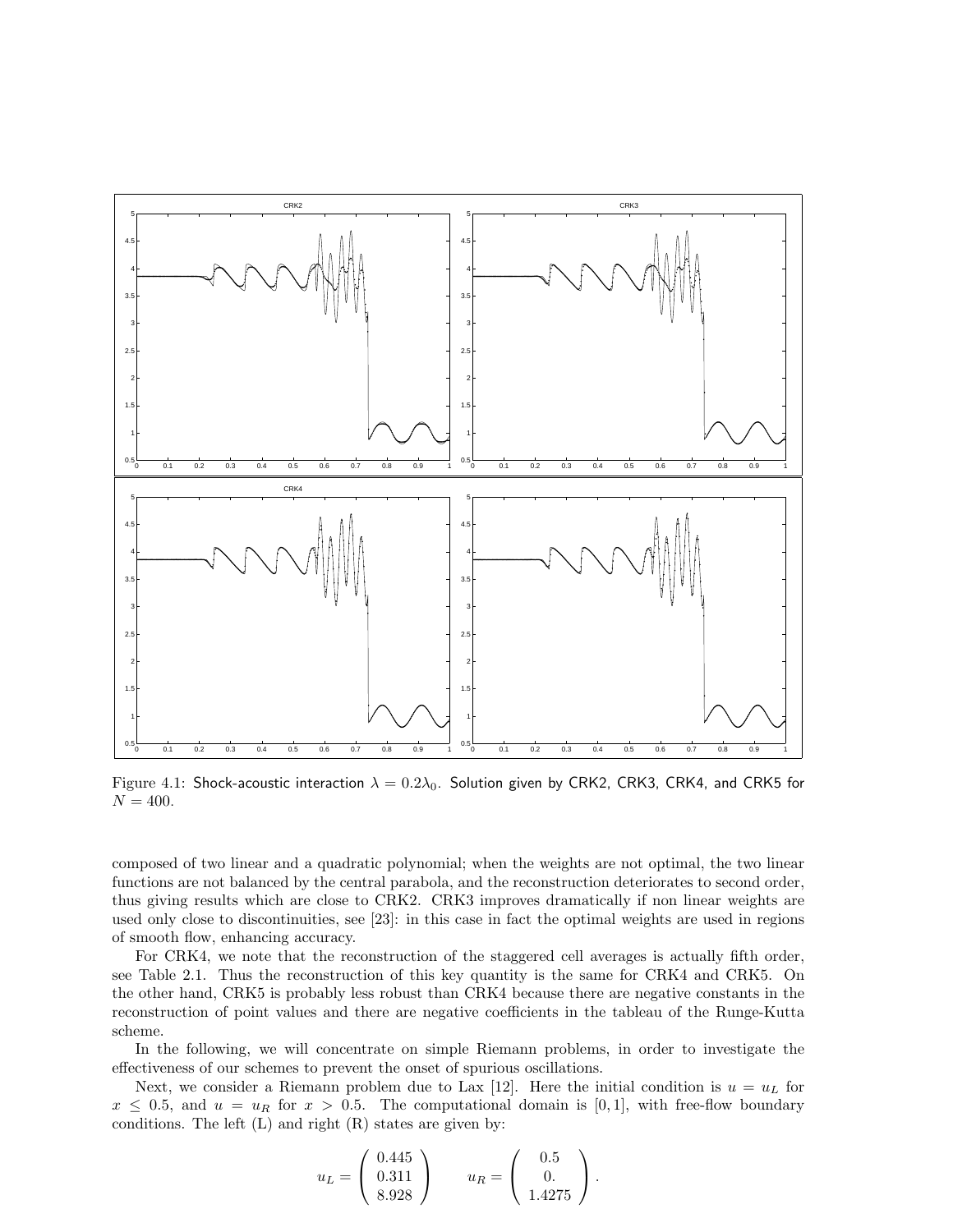The inverse of the maximum eigenvalue for this flow is approximately  $c = 0.21$ . As mesh ratio, we thus pick  $\lambda = 0.2\lambda_0$ , where  $\lambda_0$  is, as usual, the mesh ratio obtained with linear stability analysis, see (2.15). This means that the Courant number is very close to the critical one.



Figure 4.2: Lax' Riemann problem  $\lambda = 0.2\lambda_0$ . Solution given by CRK2, CRK3, CRK4, and CRK5 for  $N = 200$  (dotted line),  $N = 400$  (dashed line) and  $N = 800$  (dash-dotted line).

The results are shown in Fig. 4.2, where a detail in the density peak is shown. The whole solution can be seen for instance in [15] or [26]. The detail we show is a zoom on the region containing spurious oscillations. The discontinuities appearing on the left and on the right of the density peak are respectively a contact and a shock wave. The solution is shown, for all schemes studied here, for  $N = 200$  (dotted line),  $N = 400$  (dashed line) and  $N = 800$  (dash-dotted line). The high order schemes clearly exhibit small amplitude spurious oscillations in this test problem. These oscillations are of ENO type, in the sense that their amplitude decreases as the grid is refined. It can also be noted that the shock is, as expected, better resolved than the contact wave, and the resolution of the contact improves with the order of accuracy.

A 2D application of CRK4 to systems of equations can be found in Fig. 4.3. Here the contour plots of the density for a 2D Riemann problem in gas dynamics are shown. The initial data are derived from Configuration 5 of [13]. This configuration contains jumps in the density and in the components of the velocity parallel to the initial steps in the density. The result is the interaction of four contact waves. Thus, this test is particularly hard for central schemes, which tend to smear contact discontinuities more than upwind schemes.

In this test, the 2D CRK4 scheme is applied componentwise. As in the 1D case, small spurious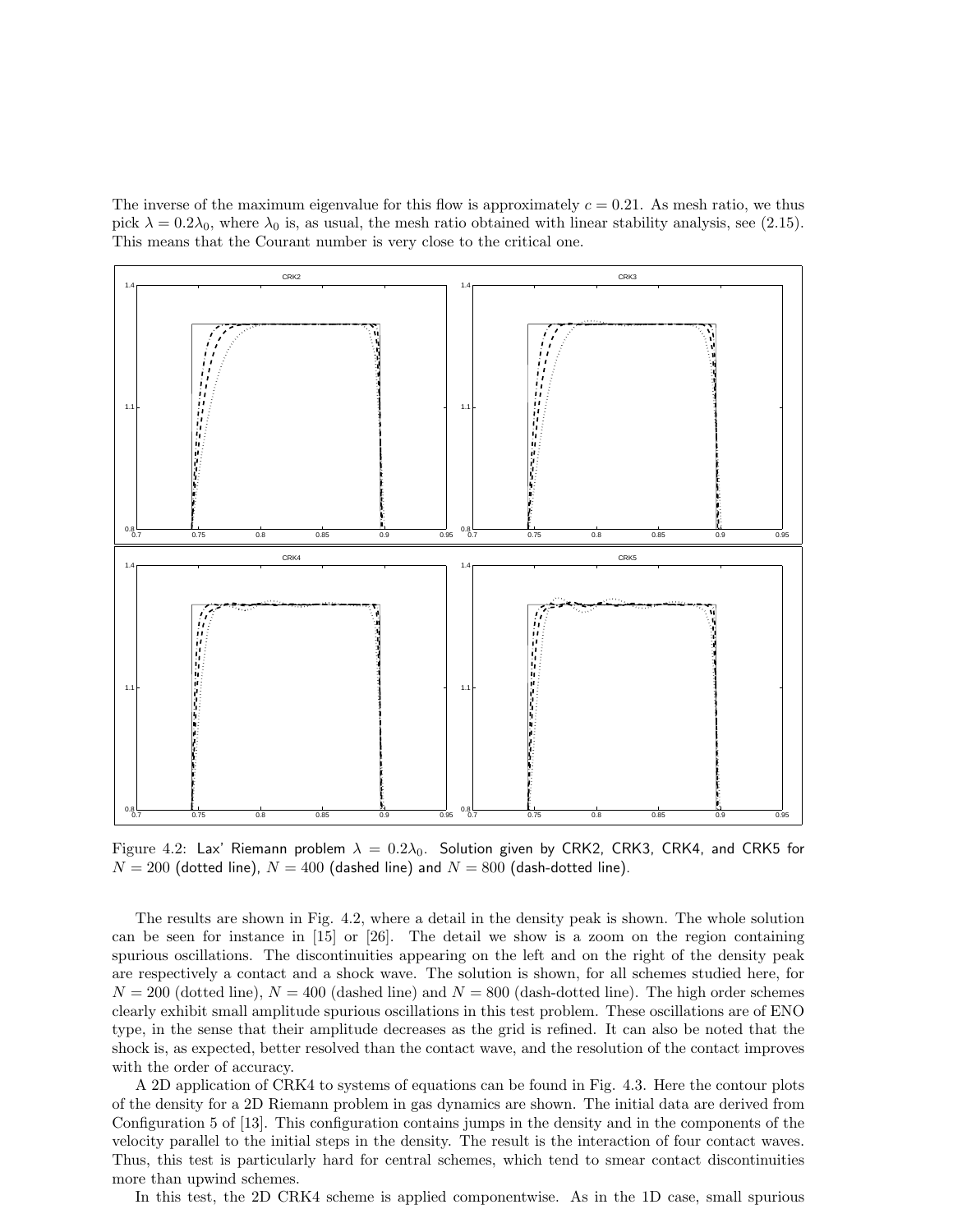

Figure 4.3: Two-dimensional Riemann problem, density. Componentwise application of the 2D CRK4 scheme. Left: 200 by 200 grid; right: 400 by 400 grid,  $T = 0.2$ , 50 level lines

wiggles develop in the states where the solution is uniform. Again, these oscillations are of ENO type: their amplitude decreases under grid refinement. The figure clearly shows the effect of a high order scheme: resolution improves dramatically when the grid is refined from a 200 by 200 to a 400 by 400 mesh, and very fine details become visible.

#### 4.2 Projection along characteristic directions

While the results shown in Fig. 4.1 are quite satisfactory, the numerical solutions shown at the bottom of Fig. 4.2 can be improved. The componentwise application of CRK schemes seems to be inadequate whenever discontinuities are separated by regions of almost constant states. It was shown in [26], although in a different context, that spurious wiggles disappear if the Smoothness Indicators are computed after projecting the solution along characteristic directions. Moreover this costly algorithm seems to be needed only once, at the beginning of each time step.

We apply this idea to our 4th and 5th order schemes. Before discussing our numerical results, let us describe the algorithm we consider. We recall that we are supposing that the Jacobian matrix  $A(u)$ of the flux function  $f(u)$  has a complete set of right eigenvectors. Let  $R(u)$  be the non-singular matrix whose columns are the right eigenvectors of  $A(u)$ .

At each grid point j, compute  $R(\bar{u}_j^n)$ . Let  $\{\bar{u}_{j+l}^n\}$  be the data in the stencil of the jth cell. For CRK4 and CRK5, the stencil of the reconstruction consists of 5 points; thus  $l = -2, \dots, 2$ . Map each cell average in the stencil of the jth cell along the characteristic directions, i.e. compute the vectors:

$$
\bar{v}_{j+l} = R^{-1}(\bar{u}_j^n)\bar{u}_{j+l}^n \qquad l = -2, \cdots, 2.
$$

Construct a conservative interpolant  $\Pi_v^j$  for the data  $\{\bar{v}_{j+l}\}\$ in the sense that:

$$
\frac{1}{h} \int_{x_{j+l} - \frac{h}{2}}^{x_{j+l} + \frac{h}{2}} \Pi_v^j(x - x_j) = \bar{v}_{j+l} \quad l = -1, 0, 1.
$$

Use the CWENO recipe *componentwise* to compute the non linear weights entering the construction of  $\Pi_v^j$ . Then define the interpolant for the conserved variables u through the equation:

$$
\Pi_u^j(x - x_j) = R(\bar{u}_j^n)\Pi_v^j(x - x_j).
$$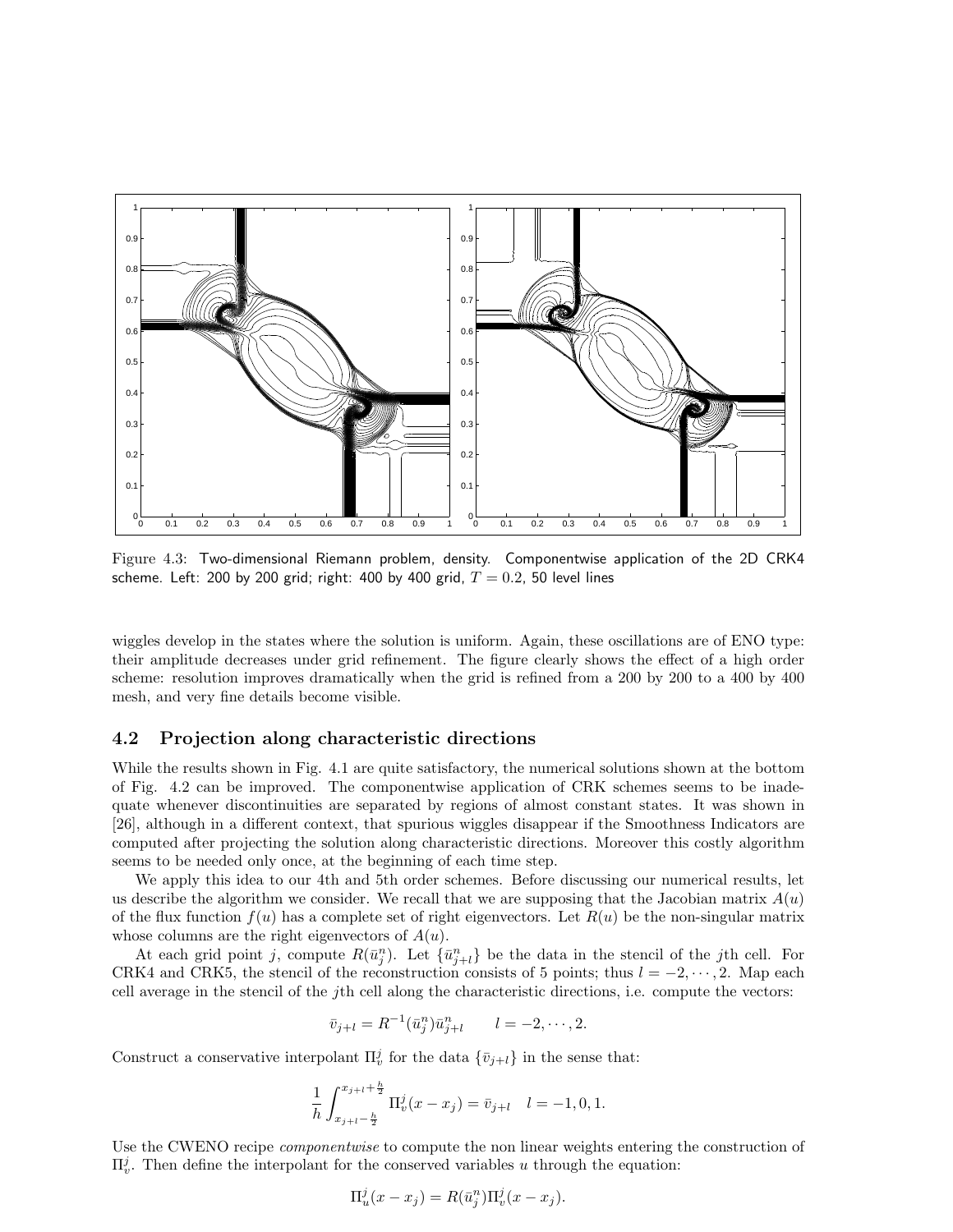Finally, use this function to evaluate the two staggered half-cell averages:

$$
\bar{u}_{j,-}^n = \frac{1}{h} \int_{x_j - \frac{h}{2}}^{x_j} \Pi_u^j(x - x_j) \, dx \qquad \bar{u}_{j,+}^n = \frac{1}{h} \int_{x_j}^{x_j + \frac{h}{2}} \Pi_u^j(x - x_j) \, dx,
$$

with  $\bar{u}_{j+1/2}^n = \bar{u}_{j,+}^n + \bar{u}_{j+1,-}^n$  and the point value  $u(x_j, t^n) = \Pi_u^j(0)$ .

Remark: The algorithm just described is clearly conservative. In fact:

$$
\frac{1}{h} \int_{x_{j+l} - \frac{h}{2}}^{x_{j+l} + \frac{h}{2}} \Pi_u^j(x - x_j) = \frac{1}{h} R(\bar{u}_j^n) \int_{x_{j+l} - \frac{h}{2}}^{x_{j+l} + \frac{h}{2}} \Pi_v^j(x - x_j) = R(\bar{u}_j^n) \bar{v}_{j+l} = \bar{u}_{j+l}^n \qquad l = -1, 0, 1.
$$

For gas dynamics, see for instance [34], the matrices R and  $R^{-1}$  are given by:

$$
R(u) = \begin{pmatrix} 1 & 1 & 1 \\ v - c & v & v + c \\ H - vc & H - \frac{c^2}{\gamma - 1} & H + vc \end{pmatrix} \qquad R^{-1}(u) = \frac{1}{2} \begin{pmatrix} \frac{v}{c} + 1 - Y & -vX - \frac{1}{c} & X \\ 2Y & 2vX & -2X \\ 1 - \frac{v}{c} - Y & -vX + \frac{1}{c} & X \end{pmatrix},
$$
\n(4.2)

where v is the velocity,  $H = (E + p)/\rho$  is the enthalpy per unit volume,  $c =$  $\gamma p/\rho$  is the sound speed and  $X = (\gamma - 1)/c^2$ ,  $Y = (H - v^2)X$ .



Figure 4.4: Lax' Riemann problem  $\lambda = 0.2\lambda_0$ . Solution given by CRK4 (left) and and CRK5 (right) for  $N = 200$  (dotted line),  $N = 400$  (dashed line) and  $N = 800$  (dash-dotted line). The interpolation is computed with projection along characteristic directions.

The results in Fig. 4.4 are obtained using characteristic projection for the evaluation of  $\bar{u}_{j+1/2}^n$  and for the point values  $u(x_j, t^n)$  at time  $t^n$ . Again, this is a detail of the solution to Lax' Riemann problem. The interpolation for the evaluation of the flux derivatives is computed as before componentwise, using the Global Smoothness Indicators, computed once, at the beginning of the time step. Note that the spurious oscillations observed in Fig. 4.2 have disappeared. These results show that even in the context of CRK schemes, projection along characteristics improves the numerical solution. Moreover, it is enough to perform this procedure only once per time step.

The scheme utilizing projection along characteristic directions is more robust than the componentwise algorithm. In fact it is possible to simplify the construction of the flux derivatives, using *linear* weights. That is, the weights  $w_j^k$  in the reconstruction of flux derivatives are simply set to  $w_j^k = C^k$ , where  $C^k$  are the appropriate accuracy constants. We call this strategy semilinear weights, because the scheme is non-linear only at the first reconstruction in each time step. The results can be seen in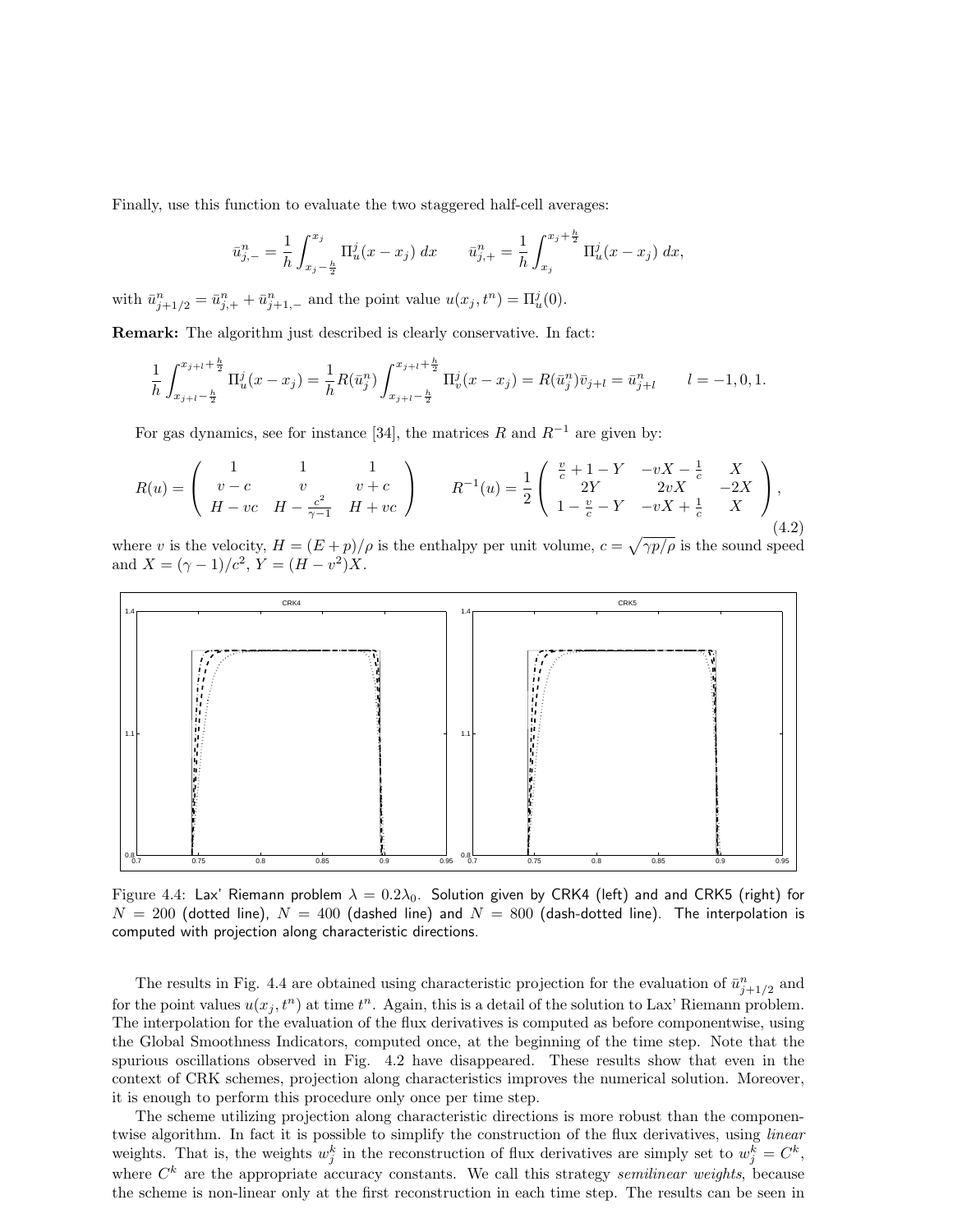

Figure 4.5: Lax' Riemann problem  $\lambda = 0.2\lambda_0$ . Solution given by CRK4 (left) and and CRK5 (right) for  $N = 200$  (dotted line),  $N = 400$  (dashed line) and  $N = 800$  (dash-dotted line). The interpolation is computed with projection along characteristic directions, while  $f_x$  is computed with linear weights.

Fig. 4.5. We note that the numerical solution is qualitatively very similar to the one obtained with non linear weights on the fluxes, Fig. 4.4.

A more demanding one dimensional test is the classic Woodward and Colella bang, [36]. Here, the initial data is given by three constant states, namely  $u = u_L$  for  $x \le 0.1$ ,  $u = u_C$  for  $0.1 < x \le 0.9$  and  $u = u_R$  for  $x > 0.9$ . The different states are given by:

$$
\left(\begin{array}{c} \rho \\ v \\ p \end{array}\right)_L = \left(\begin{array}{c} 1 \\ 0 \\ 1,000 \end{array}\right) \qquad \left(\begin{array}{c} \rho \\ v \\ p \end{array}\right)_C = \left(\begin{array}{c} 1 \\ 0 \\ 0.01 \end{array}\right) \qquad \left(\begin{array}{c} \rho \\ v \\ p \end{array}\right)_R = \left(\begin{array}{c} 1 \\ 0 \\ 100 \end{array}\right).
$$

The computational domain is  $[0, 1]$  with reflective boundary conditions. The time step was chosen adaptively, namely:

$$
\Delta t = 0.9\lambda_0 \frac{h}{\max(|v|+c)},
$$

with  $\lambda_0$  given in (2.15). This test provides a complex wave pattern: two strong shocks run against each other, and they eventually collide at  $t \approx 0.27$ . In the mean time, two strong rarefaction waves bounce against the reflective walls. The reflected waves interact with the shocks, progressively eroding their strength. The solution is shown at  $T = 0.038$ .

In this test, negative undershoots in the pressure and the density may appear as the waves interact. The undershoot is immediately eliminated, when the waves separate. This phenomenon is due to the fact that for one or two time steps, where two discontinuities interact, it is not possible to pick a smooth stencil. Thus, in these instants, the pressure or the density may become negative, and it is not possible to compute the sound speed c, which is required in the evaluation of  $\Delta t$  and in the computation of the rotation matrices appearing in the projection along characteristics. For these reasons, we defined the sound speed as  $c = \sqrt{\max(0, \gamma p/\rho)}$ . This artifact is not needed in the case of the componentwise implementation.

The results obtained with the CRK4 scheme are shown in Fig. 4.6. The solid line and the dashed line represent the solution obtained with the componentwise algorithm, and with projection along characteristic directions, respectively. It is clear that the componentwise algorithm is more oscillatory, but less diffusive than the algorithm based on projection along characteristic directions.

The scheme based on projection along characteristic directions can be made much more efficient, if projection along characteristic directions is applied selectively, only in those cells close to discontinuities, see [24].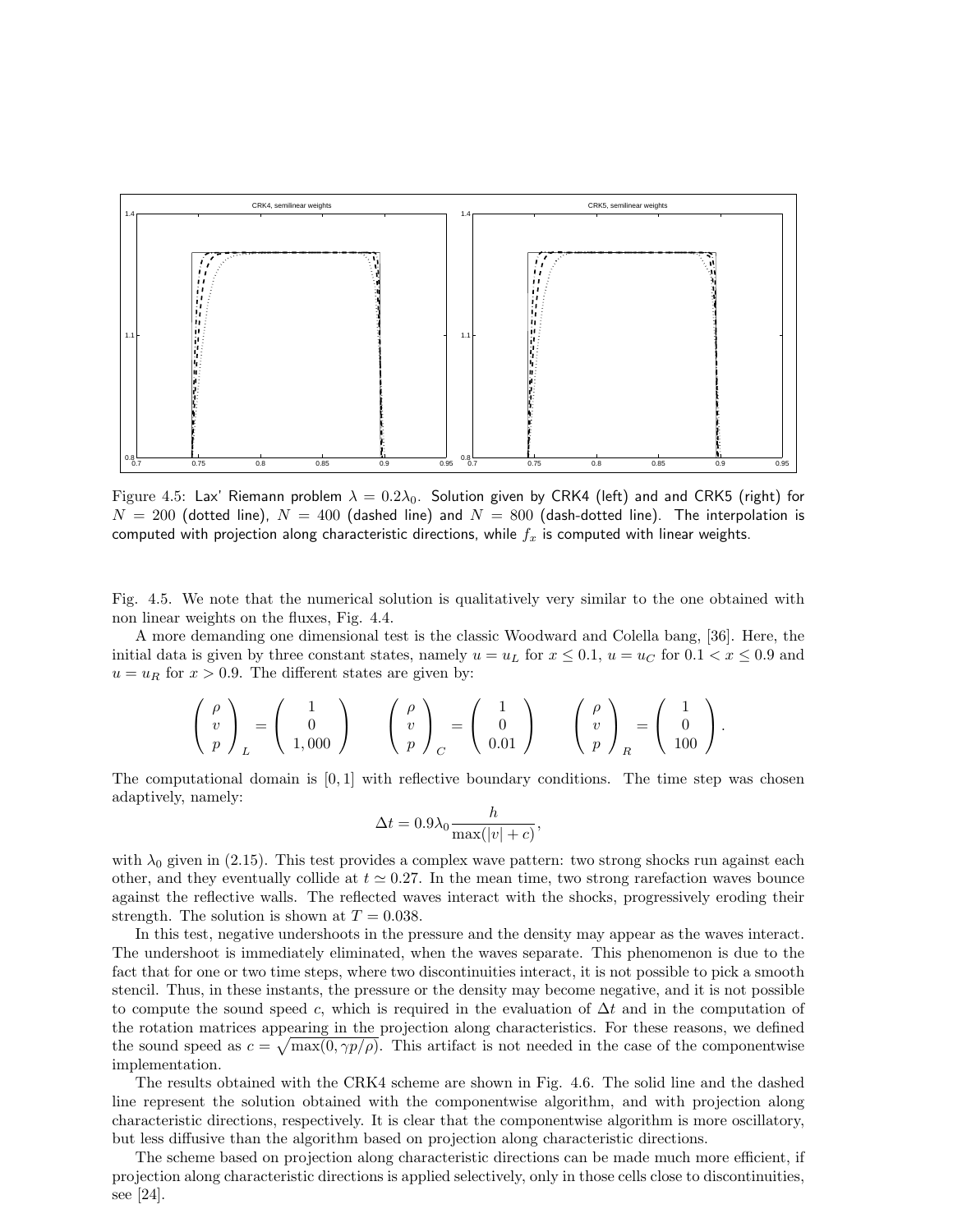

Figure 4.6: Woodward and Colella problem at  $T = 0.038$ . Solution given by CRK4 with (dashed line) and without (solid line) projection along characteristic directions, for several values of  $N$ .

We expect that projection along characteristic directions would cure also the spurious oscillations of the two-dimensional scheme, observed in Fig. 4.3.

# **Conclusions**

A new class of finite volume central schemes for the numerical approximation of systems of conservation laws is presented. The novelty of the method consists in a new Runge-Kutta type time discretization.

The new method is more efficient than previously developed central WENO schemes, and easier to implement. Several one and two-dimensional numerical tests show the effectiveness of the method.

In particular, the effect of characteristic reconstruction is considered in detail. It is shown that if characteristic variables are used in the CWENO reconstruction needed for the computation of the staggered cell average, then spurious oscillations near discontinuities disappear, while the choice of variables in the reconstruction of pointwise values of the function and of space derivatives of the flux does not seem to have relevant influence on the spurious oscillations. This remarkable phenomenon is still without theoretical explanation, and it is certainly worth further attention.

Characteristic reconstruction is expensive, and it gives better results only near discontinuities, or where the function is less regular. This suggests the use of characteristic variables only where needed,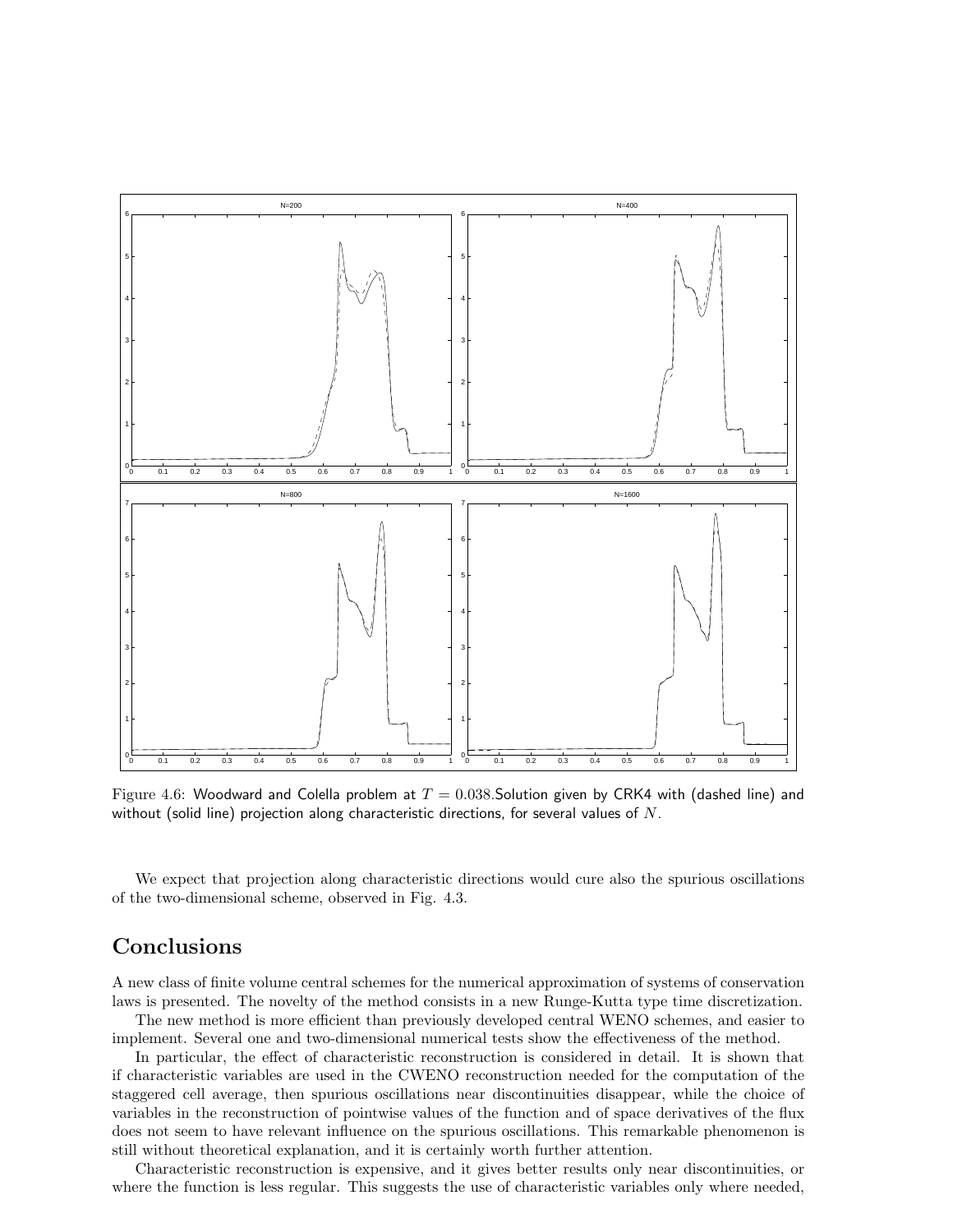resulting in an adaptive scheme, which would be virtually oscillation-free, and quite efficient. The construction of such a scheme and its numerical properties are presented in the paper [24]. A more thorough investigation of the advantages of coupling adaptively central schemes with more sophisticated, but slower schemes is being carried out. Several extensions of the present scheme are in order. In particular, we are investigating a finite difference version of the scheme, in which the basic unknowns are approximations of the pointwise values of the field variables. A finite difference approach is desirable for several reasons. First it should provide more efficient high order schemes in several dimensions, as is the case of standard high order finite difference WENO schemes [30]. A second and probably more important reason is that the finite difference approach is more efficient than the finite volume approach for constructing high order schemes for hyperbolic systems with stiff source terms. For these systems, in fact, the source should be treated implicitly, while the hyperbolic term should be treated in an explicit form (because of the nonlinearity of the hyperbolic part, and the consequent nonlinearity of the reconstruction procedure, and the absence of stiffness in the hyperbolic term). The resulting scheme has the form of an IMEX (Implicit-Explicit) time discretization [3], [22]. This approach is presently under investigation.

# Acknowledgments

The authors would like to thank Referee n.2 for carefully reading the paper and pointing out several small mistakes.

### References

- [1] Arminjon P., Stanescu D., Viallon M.-C., A Two-Dimensional Finite Volume Extension of the Lax-Friedrichs and Nessyahu-Tadmor Schemes for Compressible Flow, Proc. 6th. Int. Symp. on CFD, Lake Tahoe, 1995, M. Hafez and K. Oshima, editors, Vol. IV, pp.7–14.
- [2] Arminjon P., Viallon M.C., Madrane A., A finite volume extension of the Lax-Friedrichs and Nessyahu-Tadmor schemes for conservation laws on unstructured grids, Int. J. Comp. Fluid Dyn., 9 (1997), 1–22.
- [3] Asher U., Ruuth S., and Spiteri R.J., Implicit-explicit Runge-Kutta methods for time dependent Partial Differential Equations, Appl. Numer. Math. 25, (1997), 151–167.
- [4] Bianco F., Puppo G., Russo G., High Order Central Schemes for Hyperbolic Systems of Conservation Laws, SIAM J. Sci. Comp., 21 (1999) no 1, 294–322.
- [5] A. Harten and S. Osher, Uniformly high-order accurate nonoscillatory schemes. I., SIAM J. Numer. Anal., 24 (2) 279 (1987).
- [6] Hu C., Shu C.-W., Weighted Essentially Non-Oscillatory Schemes on Triangular Meshes, ICASE report  $N^{\circ}$  98-32 (submitted to JCP).
- [7] Jiang G.-S., Shu C.-W., *Efficient Implementation of Weighted ENO Schemes*, J. Comput. Phys., 126, (1996), 202–228.
- [8] Jiang G.S., Tadmor E., Nonoscillatory central schemes for multidimensional hyperbolic conservation laws, SIAM J. Sci. Comp., 19 (1998), 1892–1917.
- [9] Jin S., Xin Z., The Relaxation Schemes for Systems of Conservation Laws in Arbitrary Space Dimensions, Comm. Pure Appl. Math., 48, (1995), 235–276.
- [10] Kurganov A., Tadmor E., New high-resolution central schemes for nonlinear conservation laws and convection-diffusion equations, J. Comput. Phys.  $160$  (2000), no. 1, 241–282.
- [11] Lambert J.D., Numerical Methods for Ordinary Differential Systems. The Initial Value Problem, John Wiley & Sons, Chichester, 1991.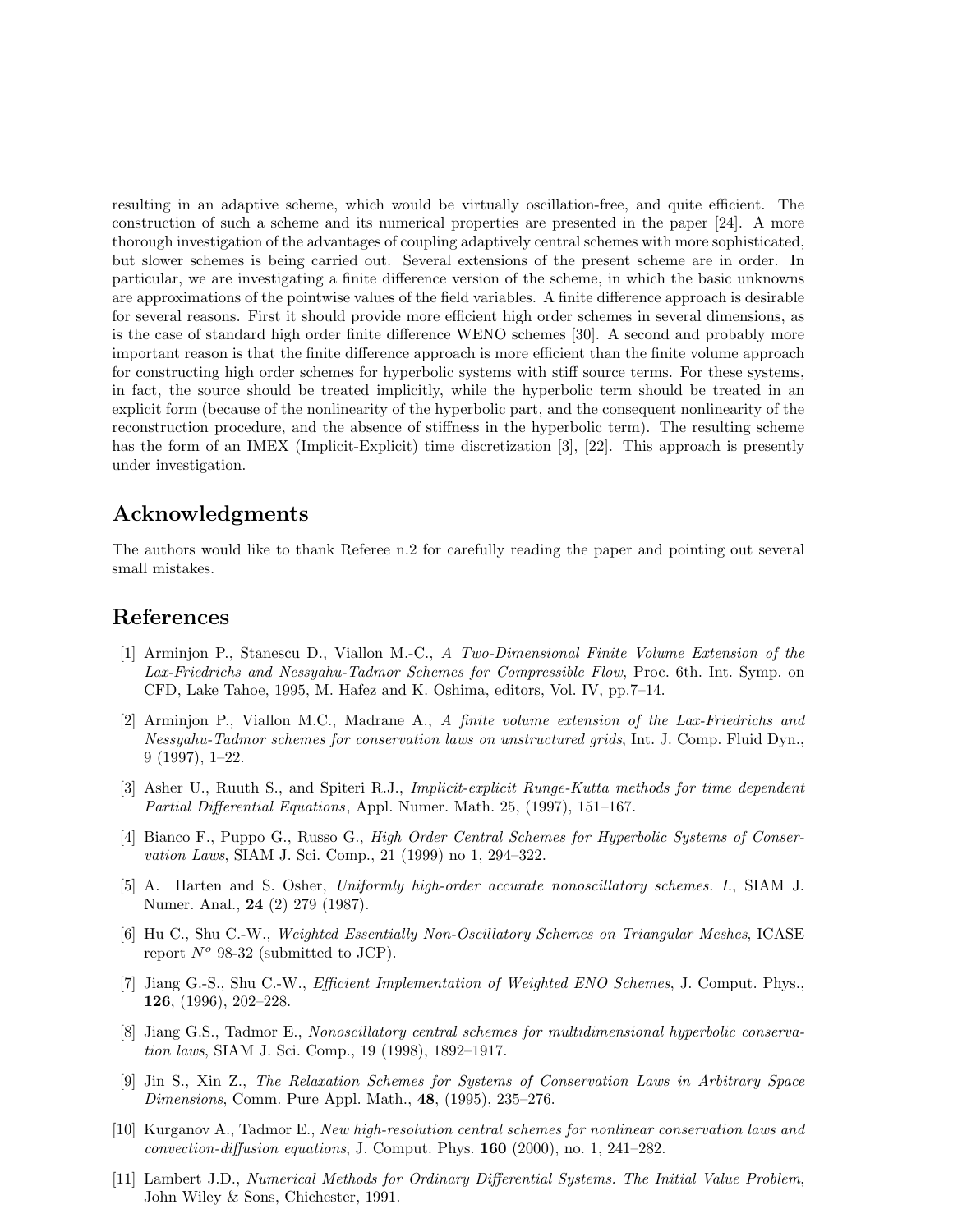- [12] Lax P.D., Weak Solutions of Non-Linear Hyperbolic Equations and Their Numerical Computation, CPAM 7 (1954), 159-193.
- [13] Lax, P.D., Liu X.D., Solution of Two-Dimensional Riemann Problems of Gas-Dynamics by Positive Schemes, SIAM J. Sci. Comp. 19, no. 2 (1998), 319-340.
- [14] LeVeque R.J., Finite Volume Methods for Hyperbolic Problems, Cambridge Texts in Applied Mathematics, Cambridge University Press, Cambridge, UK (2002).
- [15] Levy D., Puppo G., Russo G., Central WENO Schemes for Hyperbolic Systems of Conservation Laws, Math. Model. and Numer. Anal., 33, no. 3 (1999), 547–571.
- [16] Levy D., Puppo G., Russo G., Compact Central WENO Schemes for Multidimensional Conservation Laws, SIAM J. Sci. Comp., 22, (2000), 656–672.
- [17] Levy D., Puppo G., Russo G., A fourth order central WENO scheme for multi-dimensional hyperbolic systems of conservation laws, to appear on SIAM J. Sci. Comp.
- [18] Lin C.T., Tadmor E., High resolution nonoscillatory central schemes for Hamilton-Jacobi equations, SIAM J. Sci. Comp., 21 (2000), 2163–2186.
- [19] Liotta S. F., Romano V., Russo G., Central schemes for balance laws of relaxation type, SIAM J. Numer. Anal., 38, (2000), 1337–1356.
- [20] Nessyahu H., Tadmor E., Non-oscillatory Central Differencing for Hyperbolic Conservation Laws, J. Comput. Phys., 87, no. 2 (1990), 408–463.
- [21] Pareschi L., Central differencing based numerical schemes for hyperbolic conservation laws with relaxation terms, SIAM J. Numer. Anal. 39 (2001), no. 4, 1395–1417.
- [22] Pareschi L., Russo G., Implicit-Explicit Runge-Kutta schemes for stiff systems of differential equations, Recent Trends in Numerical Analysis, Edited by L.Brugnano and D.Trigiante, Advances in Computation, Vol. 3 (2000), 269–289.
- [23] Puppo G., Numerical entropy production for central schemes, submitted to SIAM J. Sci. Comp.
- [24] Puppo G., Adaptive application of characteristic projection for central schemes, to appear on the proceedings of the HYP2002 conference.
- [25] Romano V., Russo G., Numerical solution for hydrodynamical models of semiconductors, Math. Models Methods Appl. Sci., 10 (2000), 1099–1120.
- [26] Qiu J, and Shu C.W., On the construction, comparison, and local characteristic decomposition for high order central WENO schemes, submitted to J. Comput. Phys.
- [27] Russo G., Central Schemes and Systems of Balance Laws, in "Hyperbolic Partial Differential Equations, Theory, Numerics and Applications", edited by Andreas Meister and Jens Struckmeier, Vieweg, Göttingen, 2002.
- [28] Sanders R., Weiser A., A High Resolution Staggered Mesh Approach for Nonlinear Hyperbolic Systems of Conservation Laws, JCP, 1010, (1992), 314–329.
- [29] Shi J., Hu C., Shu C.W., A technique of treating negative weights in WENO schemes, submitted to JCP.
- [30] Shu C.-W., Essentially Non-Oscillatory and Weighted Essentially Non-Oscillatory Schemes for Hyperbolic Conservation Laws in Advanced Numerical Approximation of Nonlinear Hyperbolic Equations, Lecture Notes in Mathematics (editor: A. Quarteroni), Springer, Berlin, 1998.
- [31] Shu, C.W., Numerical Experiments on the accuracy of ENO and modified ENO schemes, J. Sci. Comp., 5, vol. 2, (1990), 127–149.